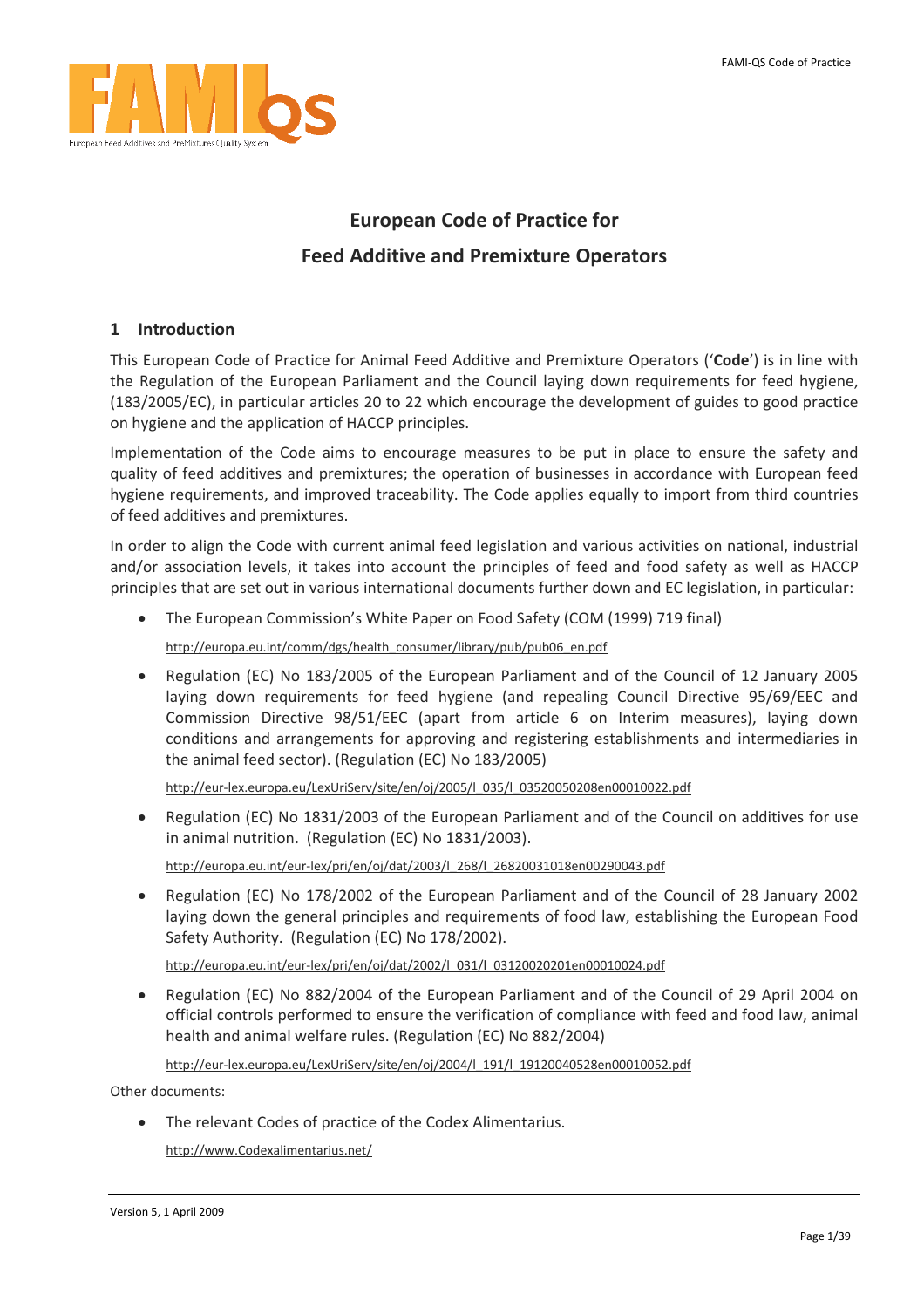• The principles of HACCP, re. Codex Alimentarius, General principles of Food Hygiene, (CAC/RCP 1‐ 1969, Rev. 4-2003 Amd. (1999), Annex on Hazard Analysis and Critical Control Point (HACCP) System and Guidelines for its Application)

[http://www.Codexalimentarius.net/](http://www.codexalimentarius.net/)

• Management systems developed by associations in different Member States, for example, other Codes of Practice and Quality Assurance Schemes :

Code of Practice (FEFAC, EU) [http://www.fefac.org/Code.aspx?EntryID=265](http://www.fefac.org/code.aspx?EntryID=265) FEMAS (AIC, UK) <http://www.agindustries.org.uk/content.template/30/30/Home/Home/Home.mspx> GMP (OVOCOM, B) <http://www.ovocom.be/> GMP+ (PDV, Nl) [http://www.pdv.nl/index\\_eng.php?switch=1](http://www.pdv.nl/index_eng.php?switch=1) Q+S (DVT, D). [http://www.q](http://www.q-s.info/)‐s.info/

The combination of the above principles provides guidance for feed additive and premixture operators in implementing the measures necessary to ensure feed safety in European and international manufacturing and trade. In order to facilitate implementation of the Code, the structure of ISO 9001:2000, Quality Management Systems, is used.

In the exceptional case where a direct or indirect risk to human or animal health is related to a product manufactured and marketed under the Code, the information and recall procedures (including the rapid alert system) defined in Regulation (EC) No 178/2002 shall apply.

The text of the Code is designed to set out general requirements and to be used by operators as a tool to develop their own procedures.

A compilation of guidance is provided as annex to the Code. This covers topics of special importance. While the requirements of the Code are mandatory for every operator, the Guidance provides information on how to deal with specific issues in a more detailed and practical way and may serve as further supporting information to the Code. If the operator decides to follow the procedures described in the Guidance, this will become a part of its Safety System. In case that, for good reasons, different procedures are used, the operator must be able to provide evidence upon request that he is complying with the requirements of the Code as well.

Both the Code and Guidance will be submitted to periodical review in line with emerging/new relevant technological, scientific and legislative developments or statutory modification in the sector.

**Note:** FAMI‐QS Code of Practice is a public document and its contents can be freely followed by any feed additive or premixture operator.

Running side by side with the Code FAMI‐QS Asbl has developed a parallel and independent certification system that is described in the Rules for Certification documents. Participation in the FAMI‐QS auditable system is based on voluntary commitment.

Please, consult the FAMI-QS web-page [www.fami](http://www.fami-qs.org/)-qs.org to have access to these documents and learn *more about how to ensure compliance with this Code of Practice.*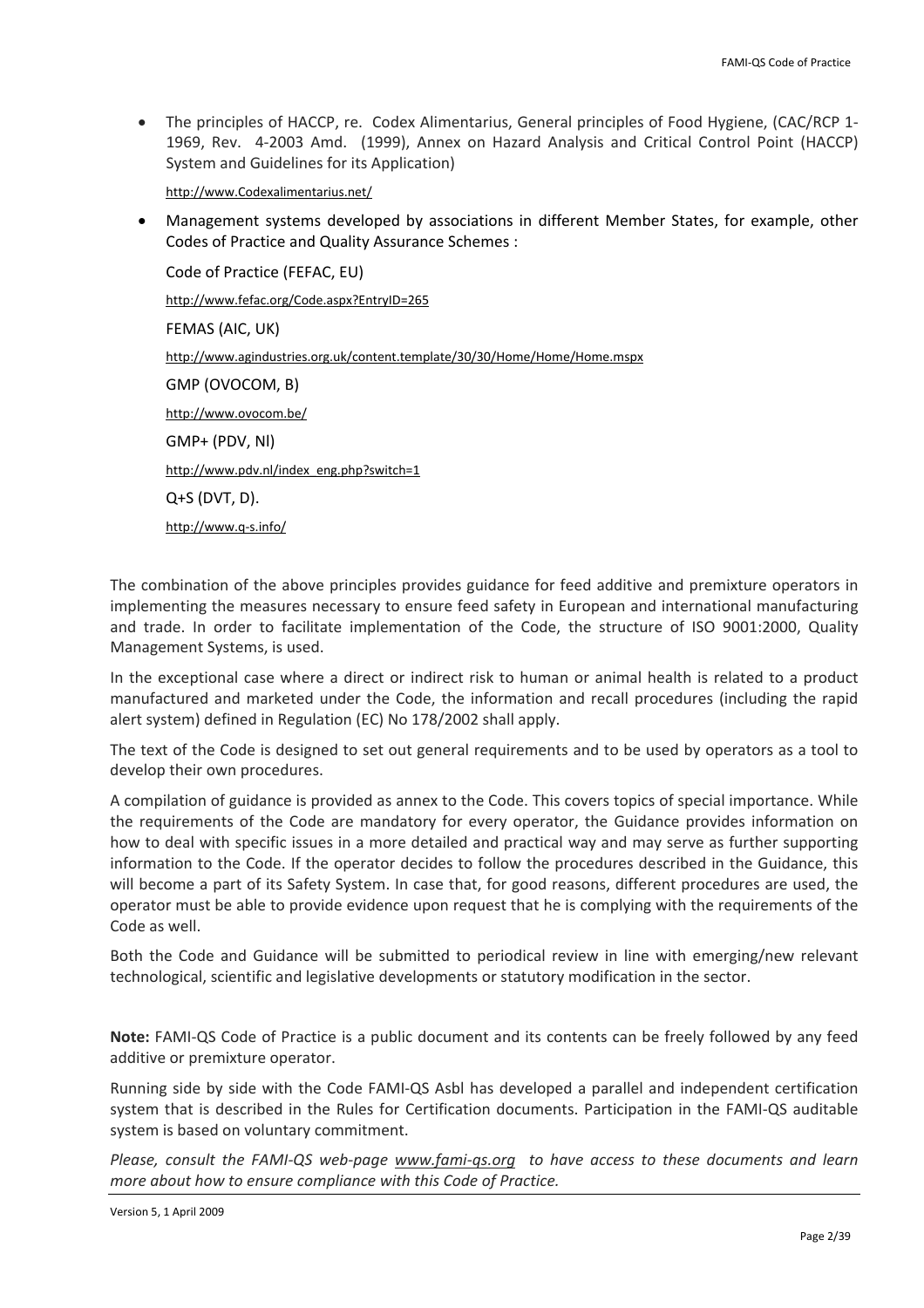## **TABLE OF CONTENTS**

| $\mathbf{1}$ |          |                                                                 |  |  |  |
|--------------|----------|-----------------------------------------------------------------|--|--|--|
| 2            |          |                                                                 |  |  |  |
| 3            |          |                                                                 |  |  |  |
| 4            |          |                                                                 |  |  |  |
|              | 4.1.     |                                                                 |  |  |  |
|              | 4.2.     |                                                                 |  |  |  |
|              | 4.3.     |                                                                 |  |  |  |
| 5            |          |                                                                 |  |  |  |
|              | 5.1.     |                                                                 |  |  |  |
|              | 5.2.     |                                                                 |  |  |  |
|              | 5.3.     |                                                                 |  |  |  |
|              | 5.4.     |                                                                 |  |  |  |
|              | 5.5.     |                                                                 |  |  |  |
| 6            |          |                                                                 |  |  |  |
|              | 6.1.     |                                                                 |  |  |  |
|              | 6.2.     |                                                                 |  |  |  |
|              | 6.2.1.   |                                                                 |  |  |  |
|              | 6.2.2.   |                                                                 |  |  |  |
|              | 6.3.     |                                                                 |  |  |  |
|              | 6.3.1.   |                                                                 |  |  |  |
|              | 6.3.2.   |                                                                 |  |  |  |
|              | 6.3.2.1. |                                                                 |  |  |  |
|              | 6.3.2.2. |                                                                 |  |  |  |
|              | 6.4.     | Maintenance and control of monitoring and measuring devices  18 |  |  |  |
|              | 6.5.     |                                                                 |  |  |  |
|              | 6.6.     |                                                                 |  |  |  |
|              | 6.7.     |                                                                 |  |  |  |
| 7            |          |                                                                 |  |  |  |
|              | 7.1.     |                                                                 |  |  |  |
|              | 7.1.1.   |                                                                 |  |  |  |
|              | 7.1.2.   |                                                                 |  |  |  |
|              | 7.1.3.   |                                                                 |  |  |  |
|              | 7.2.     |                                                                 |  |  |  |
|              | 7.3.     |                                                                 |  |  |  |
|              | 7.3.1.   |                                                                 |  |  |  |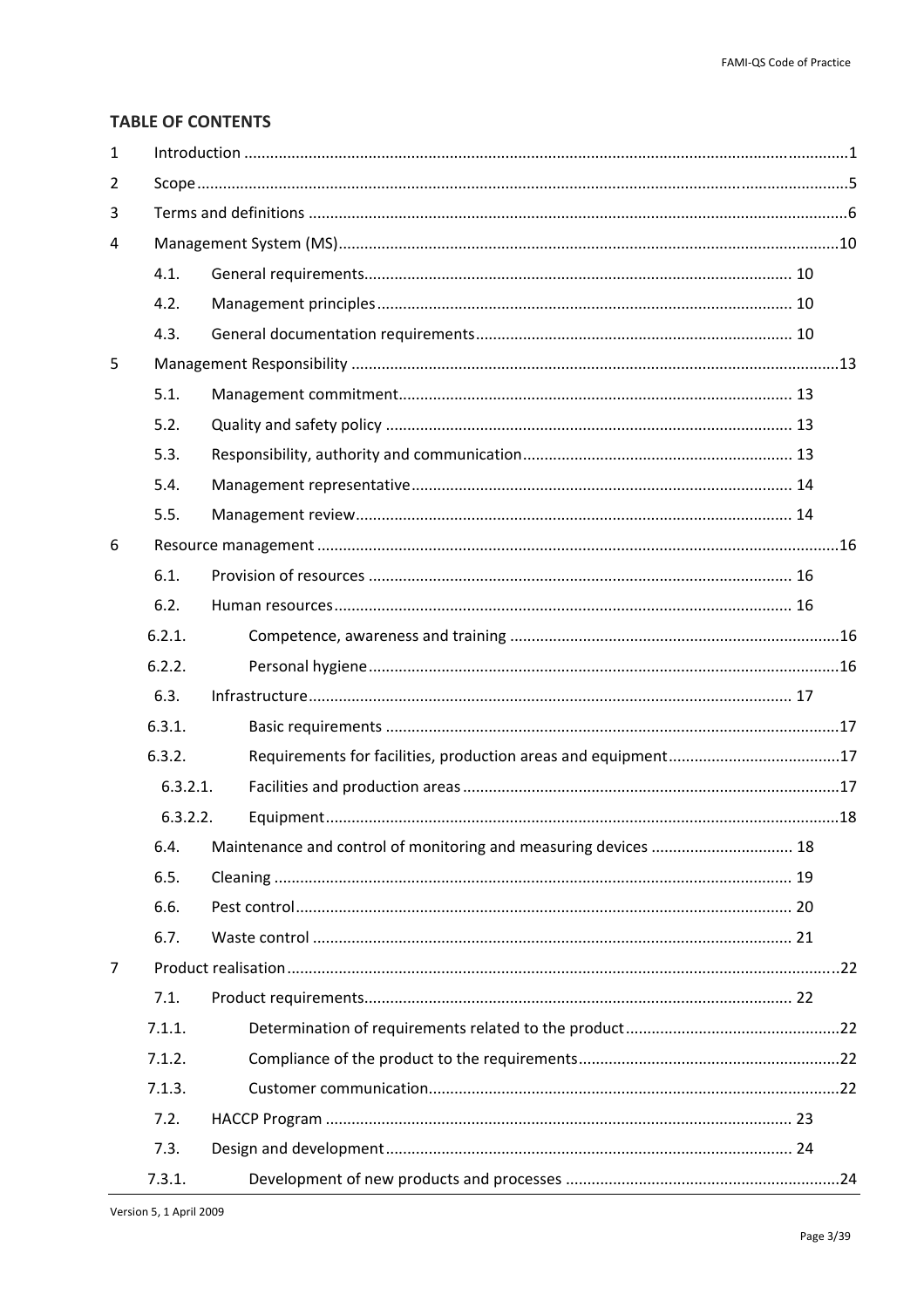|    | 7.3.2. |  |  |
|----|--------|--|--|
|    | 7.4.   |  |  |
|    | 7.4.1. |  |  |
|    | 7.4.2. |  |  |
|    | 7.5.   |  |  |
|    | 7.5.1. |  |  |
|    | 7.5.2. |  |  |
|    | 7.5.3. |  |  |
|    | 7.5.4. |  |  |
|    | 7.6.   |  |  |
|    | 7.6.1. |  |  |
|    | 7.6.2. |  |  |
|    | 7.6.3. |  |  |
| 8  |        |  |  |
|    | 8.1.   |  |  |
|    | 8.2.   |  |  |
| 9  |        |  |  |
|    | 9.1.   |  |  |
|    | 9.2.   |  |  |
|    | 9.3.   |  |  |
|    | 9.4.   |  |  |
| 10 |        |  |  |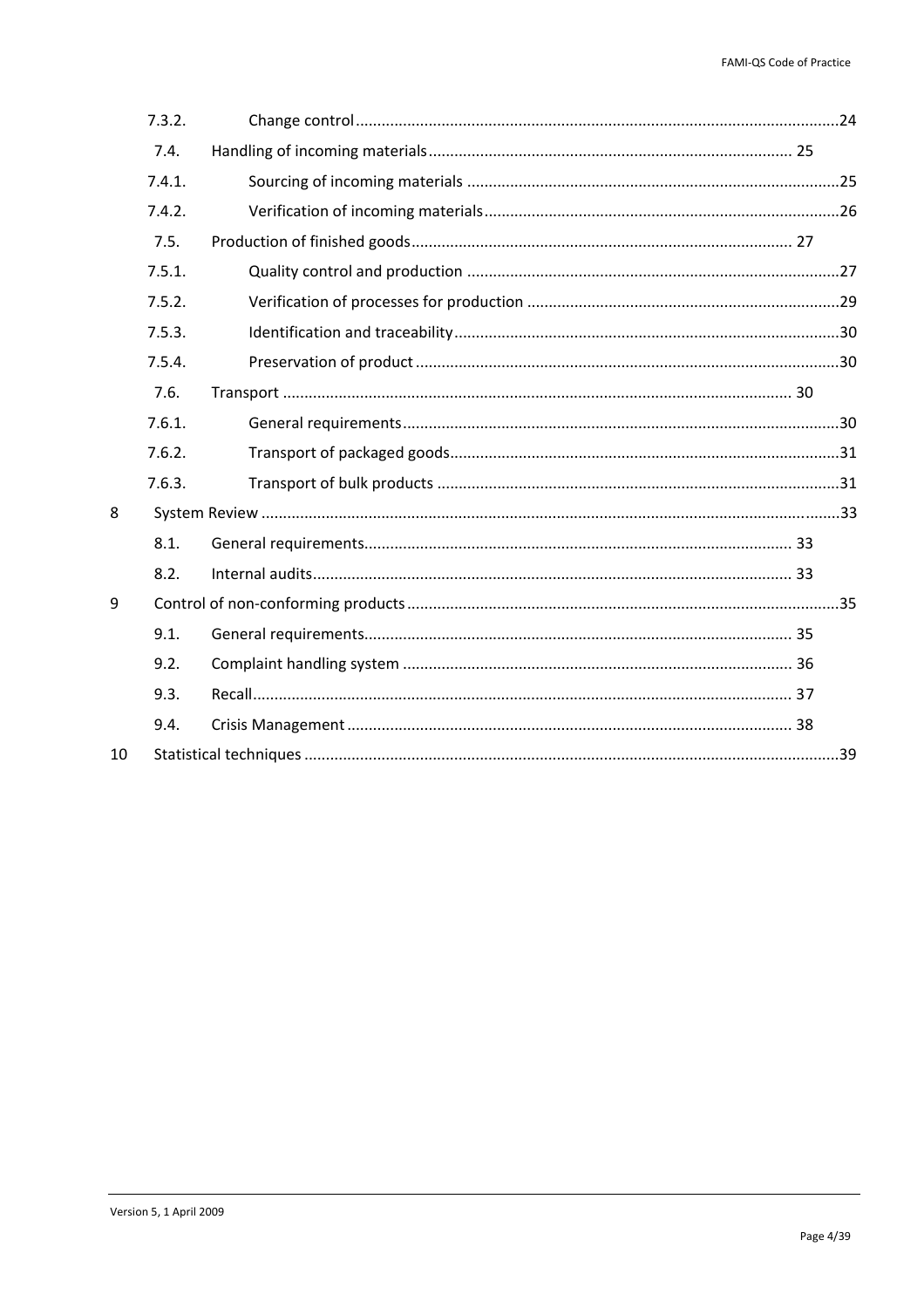## <span id="page-4-0"></span>**2 Scope**

The aim of this European Code of Practice is to ensure safety of feed additives and premixtures by:

- minimizing the risk of adulterated feed additives and premixtures entering the feed/food chain;
- enabling an operator to implement the objectives of the feed hygiene Regulation (Regulation (EC) No 183/2005); and
- providing measures to ensure that other applicable regulatory feed safety requirements are met.

Feed is considered unsafe for its intended use if it is likely to pose a risk to (has adverse effect on) human or animal health, or if the food derived from food‐producing animals fed the feed is unsafe for human consumption.

This Code shall apply to feed additives and premixture operators at all stages of feed production from the first placing on the market of feed additives and premixtures based on current EU legislation. Therefore it also applies to the placing on the market of feed additives and premixtures after import from third countries.

Compliance with FAMI‐QS does not exonerate the operator from meeting the statutory or regulatory requirements in each country in which the operator is active. The regulatory status of feed additives can be checked on the Community Register of Feed Additives:

[\(http://europa.eu.int/comm/food/food/animalnutrition/feedadditives/registeradditives\\_en.htm\)](http://europa.eu.int/comm/food/food/animalnutrition/feedadditives/registeradditives_en.htm)

published and frequently updated by the European Commission.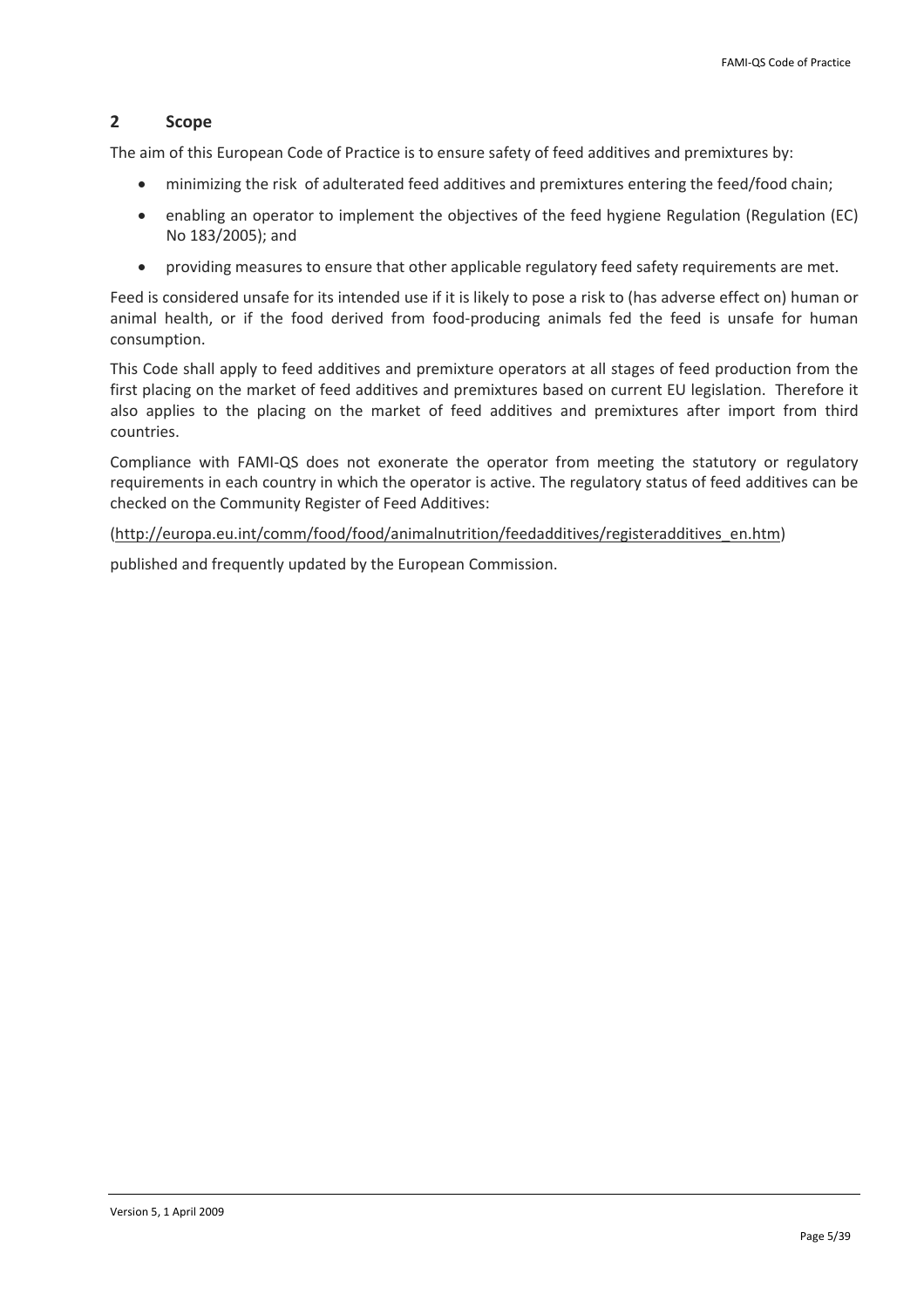## <span id="page-5-0"></span>**3 Terms and definitions**

The following terms and definitions are used in this guide and associated annexes:

Adequate: The terminologies "adequate", "where appropriate", "where necessary", or "sufficient" mean that it is up to the business operator in first instance to decide whether a requirement is necessary, appropriate, adequate or sufficient to achieve the objectives of the Code. In determining whether a requirement is adequate, appropriate, necessary, or sufficient, account should be taken of the nature of the feed and of its intended use. *(adopted from EC Guidance Document 2005 on Regulation 852/2004/EC and modified).*

**Agent:** An individual or firm authorized to act on behalf of an operator such as by executing commercial transactions without ever taking legal responsibility of the product and the way it is supplied and provided into the feed chain.

**Authorised personnel:** Persons who have skills, permission and purpose as specified by job descriptions, process descriptions or management.

**Batch:** unit of production from a single plant using uniform production parameters or a number of such units, when produced in continuous order and stored together. It consists of an identifiable quantity of feed and is determined to have common characteristics, such as origin, variety, type of packing, packer, consignor or labelling. (*COM(2008) 124 final)*

**Calibration:** The demonstration that a particular instrument or device produces results within specified limits by comparison with those produced by a reference or traceable standard over an appropriate range of measurements.

**Carrier:** Substance used to dissolve, dilute, disperse or otherwise physically modify a feed additive in order to facilitate its handling, application or use without altering its technological function and without exerting any technological effect themselves. (*COM(2008) 124 final)*

**Carry‐over:** Contamination of a material or product with another material or product that originates from previous use of equipment and would alter the quality and safety beyond the established specifications.

**Check/control:** Monitor and measure processes and product against policies, objectives and requirements for the product and report results.

**CIP:** Cleaning‐in‐place.

**Code of Practice:** Document identifying the principles of feed hygiene essential to ensure the safety of feed for animals and in turn the safety of animal products intended for human consumption.

**Compound feed:** Mixture of feed materials, whether or not containing feed additives, for oral animal feeding in the form of complete or complementary feed. (*COM(2008) 124 final)*

**Contamination:** The undesired introduction of impurities of a chemical or microbiological nature or of foreign matter, into or onto a raw material, intermediate, feed additive or premixture during production, sampling, packaging or repackaging, storage or transport.

**Corrective Action:** Action to eliminate the cause of a detected non‐conformity or other undesirable situation. Corrective action is taken to prevent recurrence whereas preventive action is taken to prevent occurrence. *(ISO 9000:2005)*

**Cross‐Contamination:** Contamination of a material or product with another product.

**Crisis:** An event that represents an immediate and significant threat to animal and/or human health resulting from the production or supply of unsafe or illegal product; where the product has left the immediate control of the feed business operator. *(synopses from articles 15 & 19, Regulation 178/2002/EC).*

**Establishment:** Any unit of a feed business that carries out the manufacture/production and/or the placing on the market of feed additives and premixtures. *(Regulation 183/2005/EC and adapted).*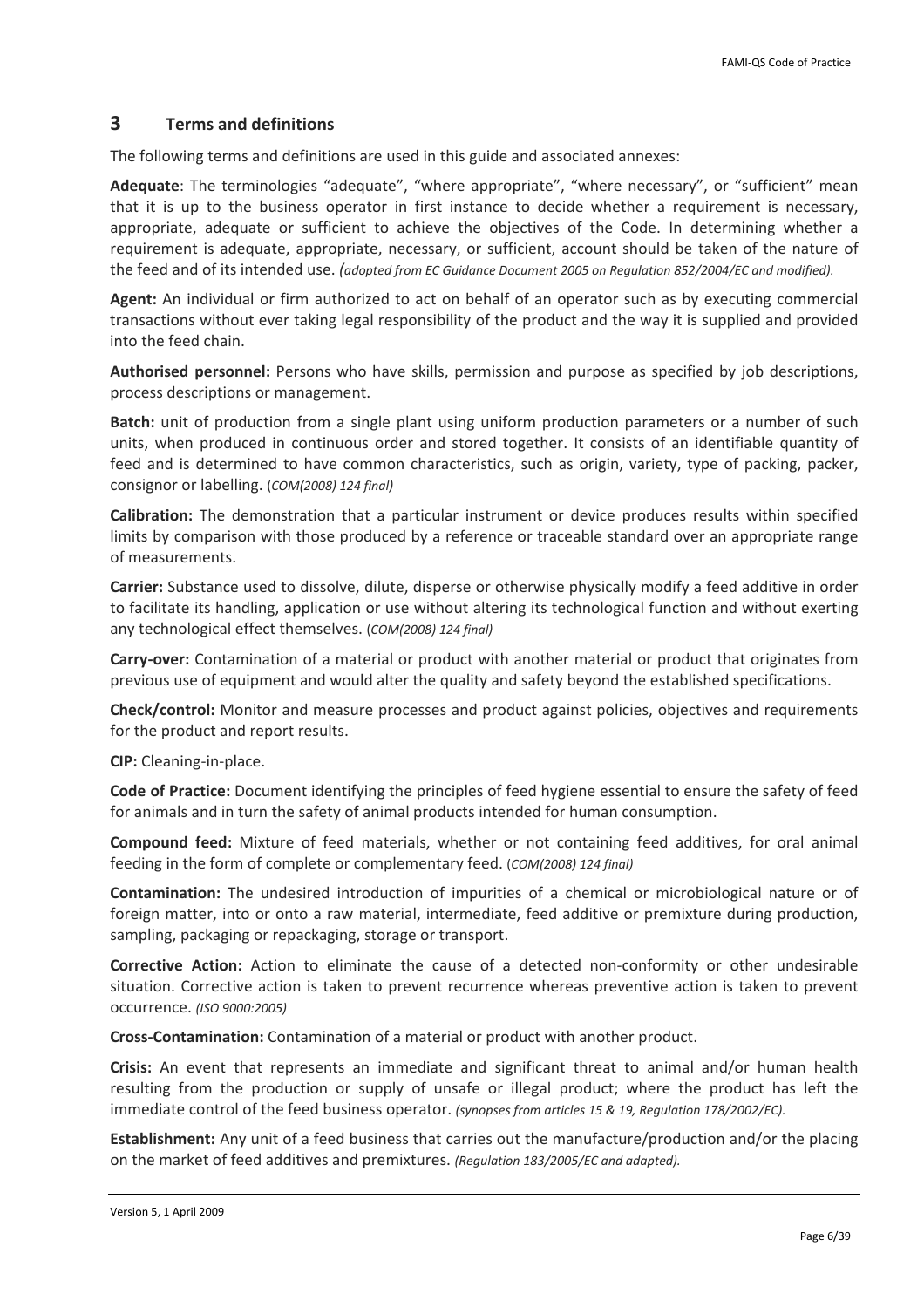**Export:** The release for free circulation of a product or the intention to release a product for free circulation into a non EU member state, which is manufactured in an EU member state.

**Feed additives:** Substances, micro organisms or preparations, other than feed material and premixtures, which are intentionally added to feed or water in order to perform, in particular, one or more of the following functions:

favourably affect the characteristics of feed;

favourably affect the characteristics of animal products;

favourably affect the colour of ornamental fish and birds;

satisfy the nutritional needs of animals;

favourably affect the environmental consequences of animal production;

favourably affect animal production, performance or welfare, particularly by affecting the gastrointestinal flora or digestibility of feedingstuffs; or

have a coccidiostatic or histomonostatic effect.

*(Regulation 1831/2003/EC and Regulation 183/2005/EC)*

**Feed business:** Any undertaking whether for profit or not and whether public or private, carrying out any operation of production, manufacture, processing or distribution of feed additives and premixtures. *(Regulation178/2002/EC and adapted)*. See 'Stages of production, processing and distribution'

**Feed business operator:** 'The natural or legal persons responsible for ensuring that the requirements of food law are met within the feed business under their control*. (Regulation178/2002/EC and adapted).* See 'Feed business'.

**Feed hygiene:** The measures and conditions necessary to control hazards and to ensure fitness for animal consumption of a feed additive or a premixture, taking into account its intended use. *(Regulation 183/2005/EC).*

**Feed material:** Various products of vegetable or animal origin, in their natural state, fresh or preserved, and products derived from the industrial processing thereof. Organic or inorganic substances, whether or not containing additives, which are intended for use in oral animal feeding either directly as such, or after processing, in the preparation of compound feedingstuffs or as carriers of premixtures*. (Regulation 1831/2003/EC)*

**Feed safety**: High level of assurance that the feed (feedingstuff, feed additive, or premixture) will neither cause harm to the farm animals when prepared or consumed according to the intended use, or to the final consumer. Throughout the Code, the word 'safety' is taken to have the same meaning as 'feed safety'.

**First placing on the market:** The initial placing on the European Union market of an additive or premixture after its manufacture or the import of an additive or premixture. (See placing on the market). *(Regulation 1831/2003/EC)*

**Flow diagram:** A systematic representation of the sequence of steps or operations used in the production or manufacture of a particular food item*. (Codex Alimentarius)*

**HACCP (Hazard Analysis and Critical Control Point):** A system which identifies, evaluates, and controls hazards to feed safety. *(Codex Alimentarius and modified)*

**Hazard analysis:** The process of collecting and evaluating information on hazards, and conditions leading to their presence, to decide which are significant for feed safety and therefore shall be addressed in the HACCP plan.

**Hazard:** Biological, chemical or physical agent in the feed chain with the potential to cause an adverse health effect for animals or consumers*. (Regulation178/2002/EC)*

**Homogeneity:** The degree to which a property or a constituent is uniformly distributed throughout a

Version 5, 1 April 2009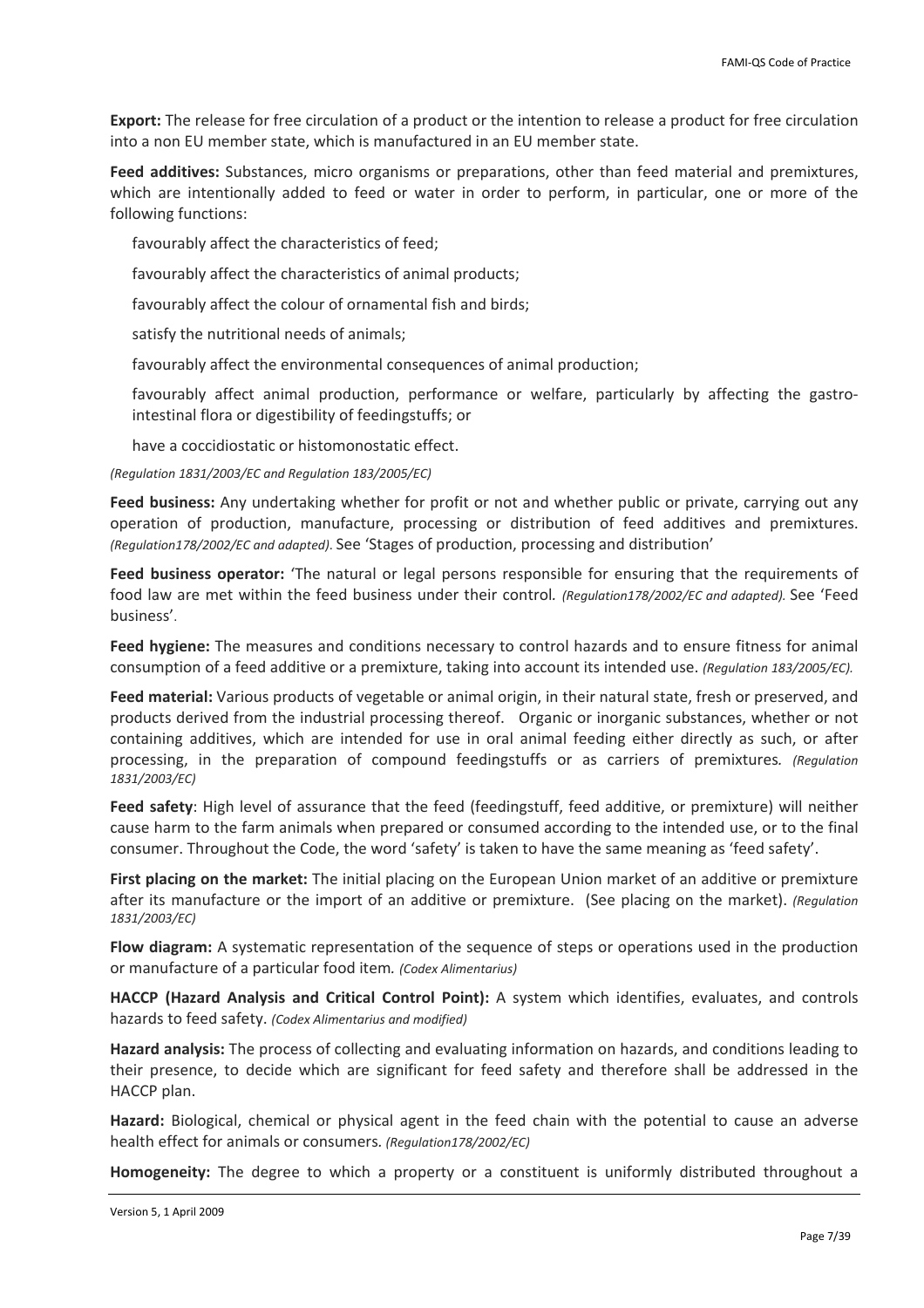quantity of material. *(PAC, 1990)*

**Import:** The release for free circulation of a product or the intention to release a product for free circulation into an EU member state, which is manufactured in a non EU member state. *(Regulation 882/2004/EC and modified)*

**Incoming material:** A general term used to denote raw materials delivered at the beginning of the production chain (e.g. reagents, solvents, processing aids, feed materials, feed additives and premixtures).

**Intermediate:** Any material which has been processed by the operator before the final product is obtained.

**Manufacture/production:** All operations encompassing receipt of materials, processing, packaging, repackaging, labelling, relabelling, quality control, release, storage, and distribution of feed additives and premixtures and related controls.

**Minerals:** Feed materials may include minerals mentioned in Annex Part B, chapter 11, of Directive 96/25/EC.

**Operator:** See feed business operator.

**Placing on the market:** Holding products for the purposes of sale, including offering for sale or for the purposes of any other form of transfer, whether or not free of charge, to third parties, and the sale and other forms of transfer themselves. *(Regulation178/2002/EC)* (See first placing on the market).

**Plan:** To establish the objectives and processes necessary to deliver results in accordance with the operator's policies regarding quality and safety.

**Premixtures:** Mixtures of feed additives or mixtures of one or more feed additives with feed materials or water used as carriers, not intended to direct feeding to animals*. (Regulation 1831/2003/EC)*

**Preventive Action:** Action to eliminate the cause of a potential non‐conformity or other undesirable potential situation. Preventive action is taken to prevent occurrence whereas corrective action is taken to prevent recurrence. *(ISO 9000:2005)*

**Procedure:** Operations to be performed, precautions to be taken and measures to be applied directly or indirectly related to the manufacturing of a material, feed additive or premixture. *(Modified from ICH Q7A).*

**Processing aids:** Any substance not consumed as a feedingstuff by itself, intentionally used in the processing of feedingstuffs or feed materials to fulfil a technological purpose during treatment or processing which may result in the unintentional but technological unavoidable presence of residues of the substance or its derivatives in the final product, provided that these residues do not have any adverse effect on animal health, human health or the environment and do not have any technological effects on the finished feed. *(Regulation 1831/2003/EC)*

**Quality:** Degree to which a set of inherent characteristics fulfils requirements*. (ISO 9000:2005)* 

**Quality Manual:** Document specifying the quality management system of an organisation. *(ISO 9000:2005)* 

**Raw material:** Any material which enters the manufacturing process of the feed additive and/or premixture.

**Recall:** Any measure aimed at achieving the return of a dangerous product that has already been supplied or made available to consumers by the operator. *(Regulation No 2001/95/EC)*

**Record:** Written documents containing actual data.

**Reworking:** Any appropriate manipulation steps in order to ensure a feed additive or premixture will conform to specifications.

**Risk:** A function of the probability of an adverse health effect and the severity of that effect, consequential to a hazard. *(Regulation178/2002/EC)*

**Safety:** See feed safety.

Version 5, 1 April 2009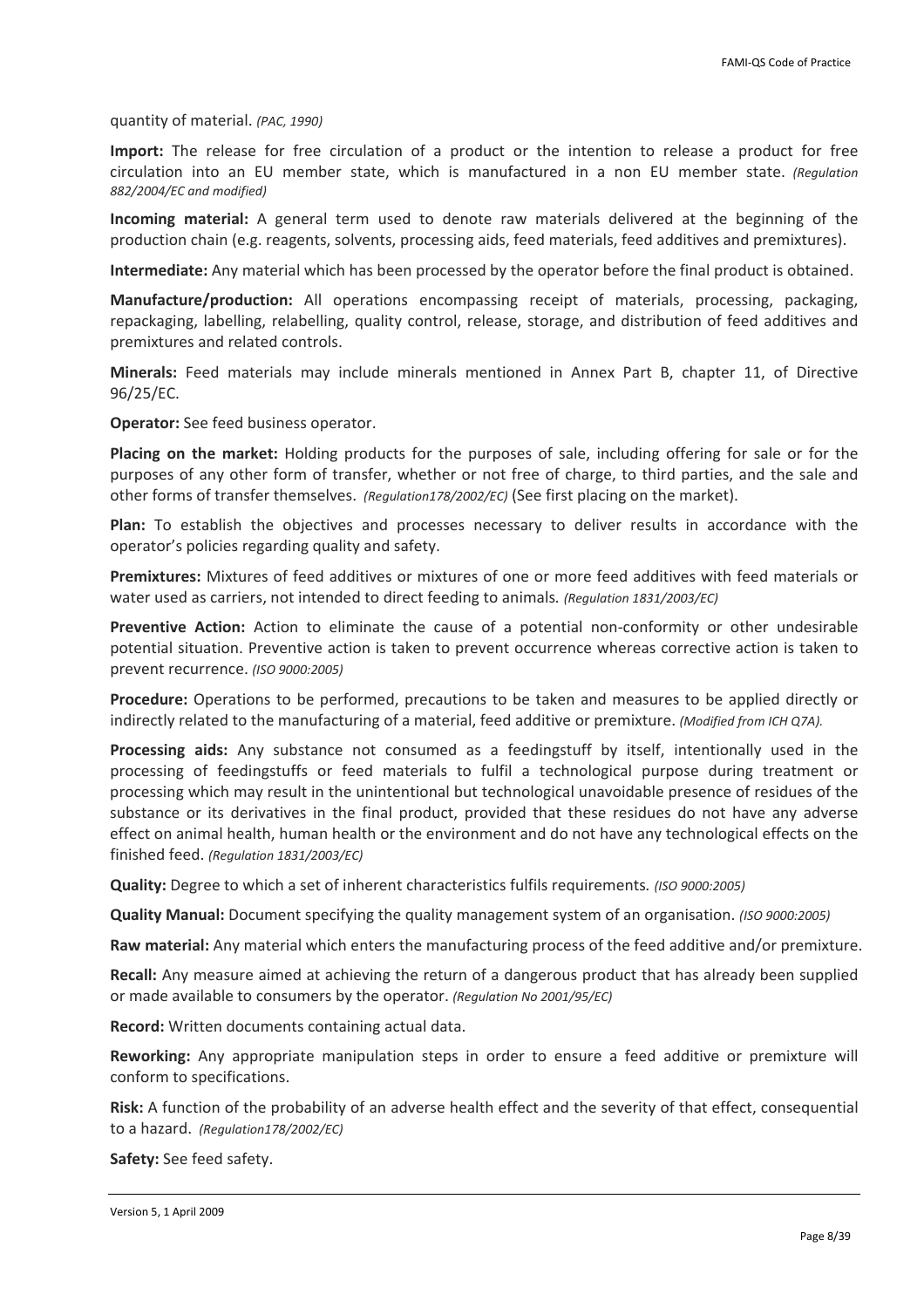**Shall:** Compliance with a requirement which is mandatory for compliance with this standard. (Obligation to follow the exact requirement as stated by this Code).

**Shelf life:** A defined time period for which a product fully complies with it is specification if stored appropriately.

**Should:** Means "must" and the activities, descriptions or specifications accompanied by the word "should" are intended to be mandatory, unless the manufacturer is able to demonstrate that the activity, description or specification is inapplicable or can be replaced by an alternative which must be demonstrated to provide at least an equivalent level of quality and safety assurance. (Operators are obligated to achieve the goal of the Code by appropriate means).

**Sign / signature:** Confirmation of an authorised person in writing or by electronic means with controlled access.

**Specification:** A list of tests, references to analytical procedures, and appropriate acceptance criteria that are numerical limits, ranges, or other criteria for the test described. It establishes the set of criteria to which a material shall conform to be considered acceptable for its intended use. "Compliance to specification" means that the material, when tested according to the listed analytical procedures, meets the listed acceptance criteria.

**Subcontracting** – The delivery of a service, pertaining to the product, provided by a third party to the operator where no change in ownership of the product takes place.

**Sufficient:** See "Adequate".

**Stages of production, processing and distribution**: Any stage, including import, from and including the primary production of a food, up to and including its storage, transport, sale or supply to the final consumer and, where relevant, the importation, production, manufacture, storage, transport, distribution, sale and supply of feed. *(Regulation178/2002/EC)*

**Traceability:** The ability to trace and follow a food, feed, food producing animal or substance intended to be, or expected to be incorporated into a food or feed through all stages of production, processing and distribution. *(Regulation178/2002/EC)*

**Verification:** Application of methods, procedures, tests and other evaluations, in addition to monitoring, to determine compliance with a requirement.

**Where appropriate:** See"adequate".

**Where necessary:** See "Adequate".

**Written documents:** Paper printed documents. These may be substituted by electronic, photographic, or other data processing systems provided that the data will be appropriately stored during the anticipated period of storage (archive) and can be made readily available in a legible form.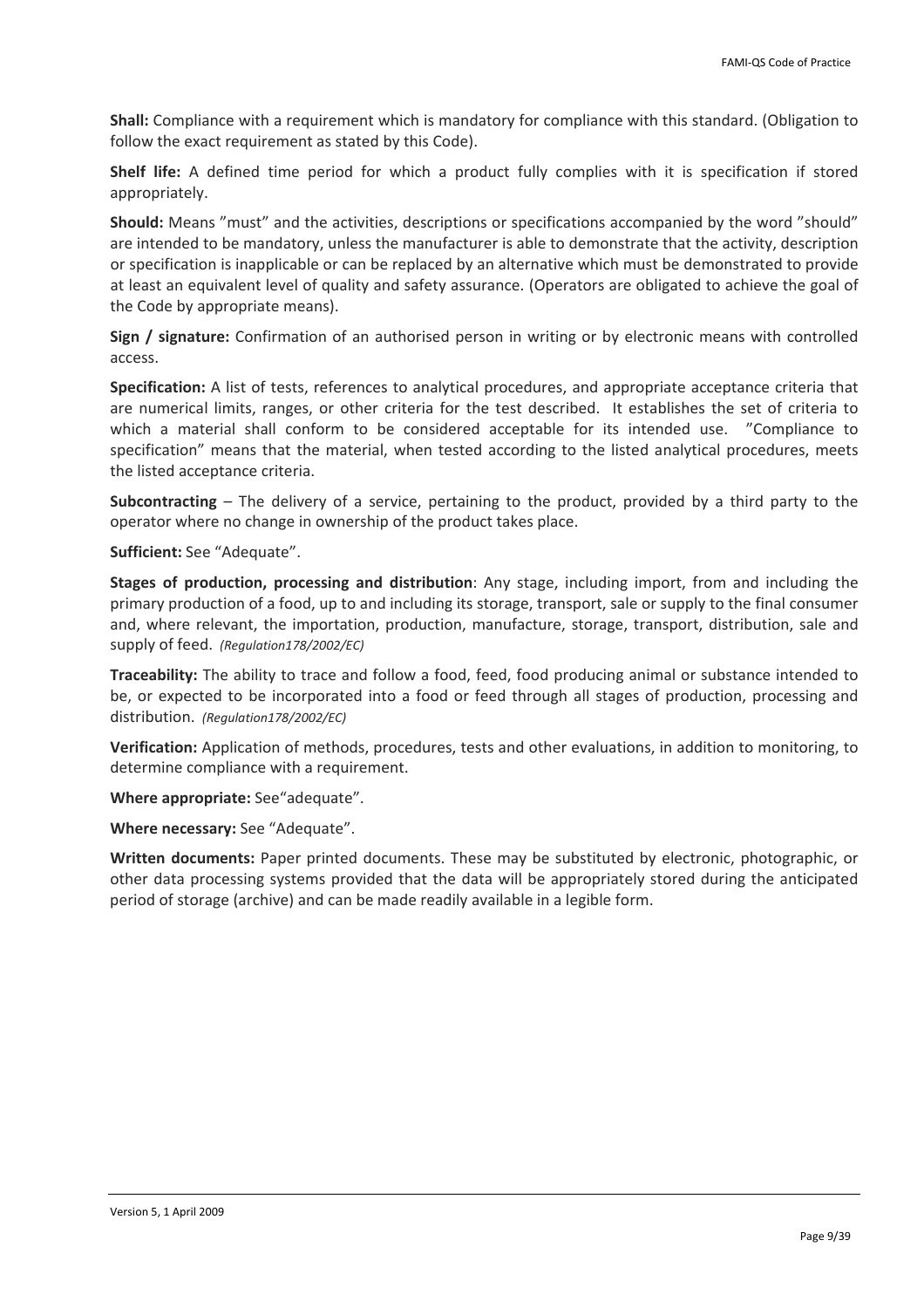## <span id="page-9-0"></span>**4 Management System (MS)**

## *4.1. General requirements*

The operator shall establish, document, implement and maintain a management system in accordance with the requirements of this Code.

The MS shall be continually adapted in line with regulatory developments and customer requirements.

The structure of the MS shall be specific to the organisation of the operator and should include policies, requirements and process documents that reflect commitment to feed safety.

The MS shall ensure that all activities carried out by the operator that could impact on the quality and feed safety of the product are consistently defined, implemented and maintained at all levels in the organisation.

The MS shall include quality procedures to ensure that the product consistently conforms to the authorization of the feed additive and the specification of the premixture(s) thereof.

### *Ensure that:*

- *A documented MS is in place;*
- *The MS includes regulatory, safety and customer requirements;*
- *The MS is covering all the operator's activities;*
- *Other activities are not conflicting with the feed safety requirements.*

## *4.2. Management principles*

<span id="page-9-1"></span>Operators should be able to demonstrate that its employees are aware of their contribution to feed safety and relevant EU legislation associated to their various tasks.

Each operator shall perform and record the evaluation of risks associated with processes within his operations and subsequently define controls to be applied to these based on HACCP principles.

Effective change control and investigative procedures shall be in place to manage product history and deviations from planned procedure.

Procedures shall exist for the timely notification of the appropriate management of occurrences that might pose a threat to product quality and safety. These include for example, complaints, product recall, and audit findings.

For more detailed information on the relevant legislation on feed additives and premixtures see Annex 8 "Guidance on compliance with the EU legislation on feed additives and premixtures for product realisation".

### *Ensure that:*

- *Employees commitment to feed safety and quality can be demonstrated;*
- *HACCP principles are applied;*
- *An effective change control system is implemented;*
- *Management are informed in case of threats to product quality and feed safety;*
- A system is in place to ensure that management is kept up-dated on all relevant legislation, feed and food safety *issues, and other relevant guidelines.*

### *4.3. General documentation requirements*

The operator shall have a system of documentation which reflects all aspects of this Code. The system of documentation shall reflect in particular the application of HACCP.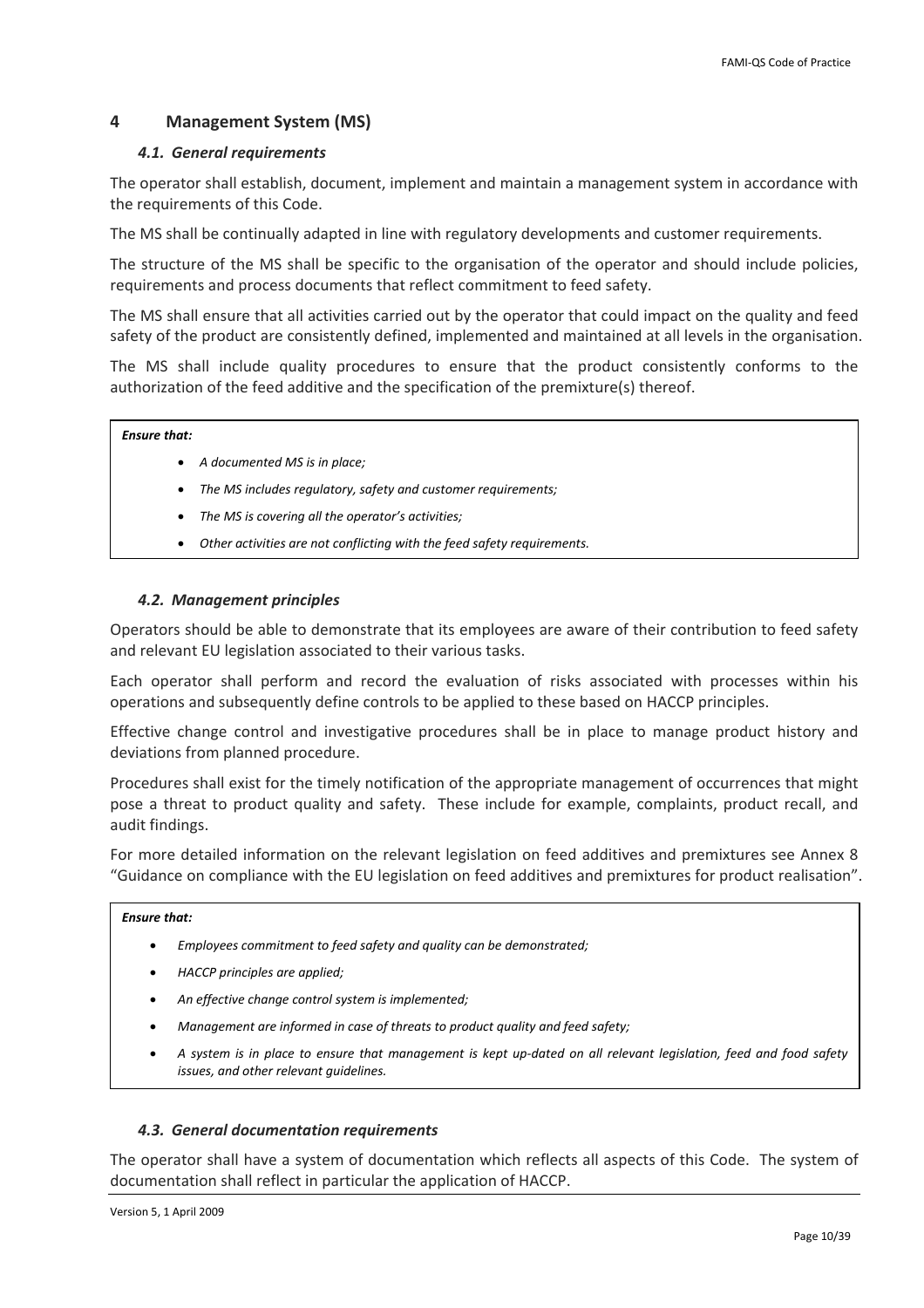Records shall contain all relevant data that will permit investigation of any non‐conformance or deviation(s) from planned procedure(s).

All quality and safety related activities shall be recorded immediately after they have been performed.

The design and nature of use of records is at the discretion of the operator.

MS documentation should include*:*

- a) a written quality and safety policy;
- b) a Quality Manual;
- c) documented procedures and records; and
- d) information needed by the operator to ensure the effective planning, operation, and control of its processes.

The Quality Manual should include:

- a) the scope of the MS, including details of and justification for any exclusion;
- b) quality procedures established as part of the MS, or reference to them;
- c) quality procedures in support of the HACCP program;
- d) HACCP procedures to ensure feed safety.

Minimum documents required include:

- a) specifications and testing procedures for incoming materials and finished product;
- b) master formulae and operating instructions for each product or group of products;
- c) batch processing records for each product; and
- d) Standard Operating Procedures (SOPs).

Documents should:

- a) have unambiguous contents: the title, nature and purpose shall be clearly stated;
- b) be approved, signed and dated by appropriate authorised persons. No document shall be changed without authorisation; and
- c) be kept up to date.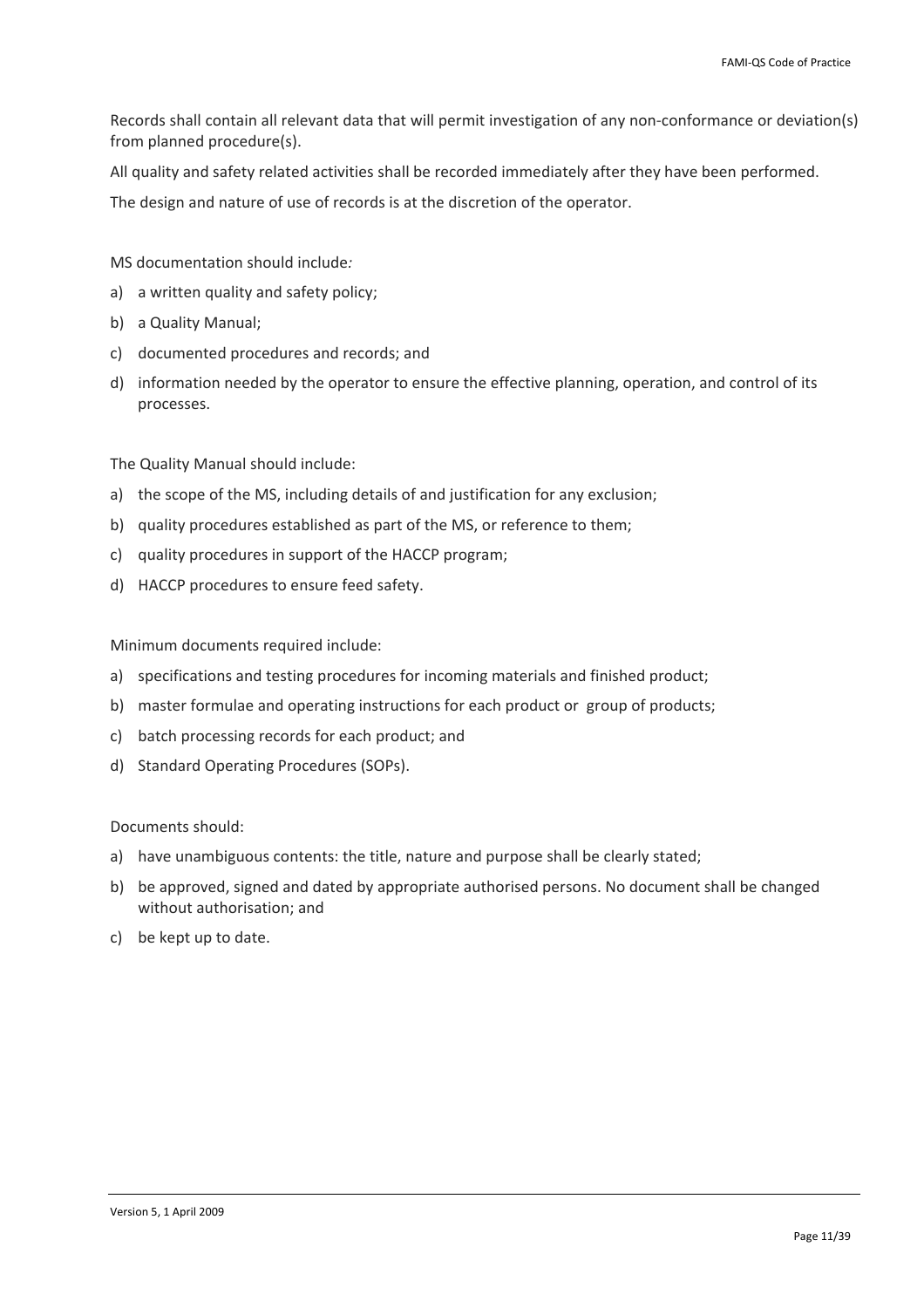- *A written quality and safety policy exists;*
- *A Quality Manual is in place;*
- *Documented procedures and records are available;*
- *The scope of the MS is defined;*
- *Quality procedures are established as part of the MS;*
- *Quality procedures cover the prerequisite program in support of the HACCP program;*
- *HACCP procedures are sufficient to ensure feed safety;*
- *Specifications and testing procedures for incoming materials and finished products are documented;*
- *Master formulae and operating instructions for each product or group of products are in place;*
- *Processing records for each batch of product are available;*
- *Standard Operating Procedures (SOPs) for all activities under the scope of the MS are documented;*
- *Documents are unambiguous and include title, nature and purpose;*
- *Documents are approved, signed and dated by appropriate authorised persons.*
- *All documents are kept up to date.*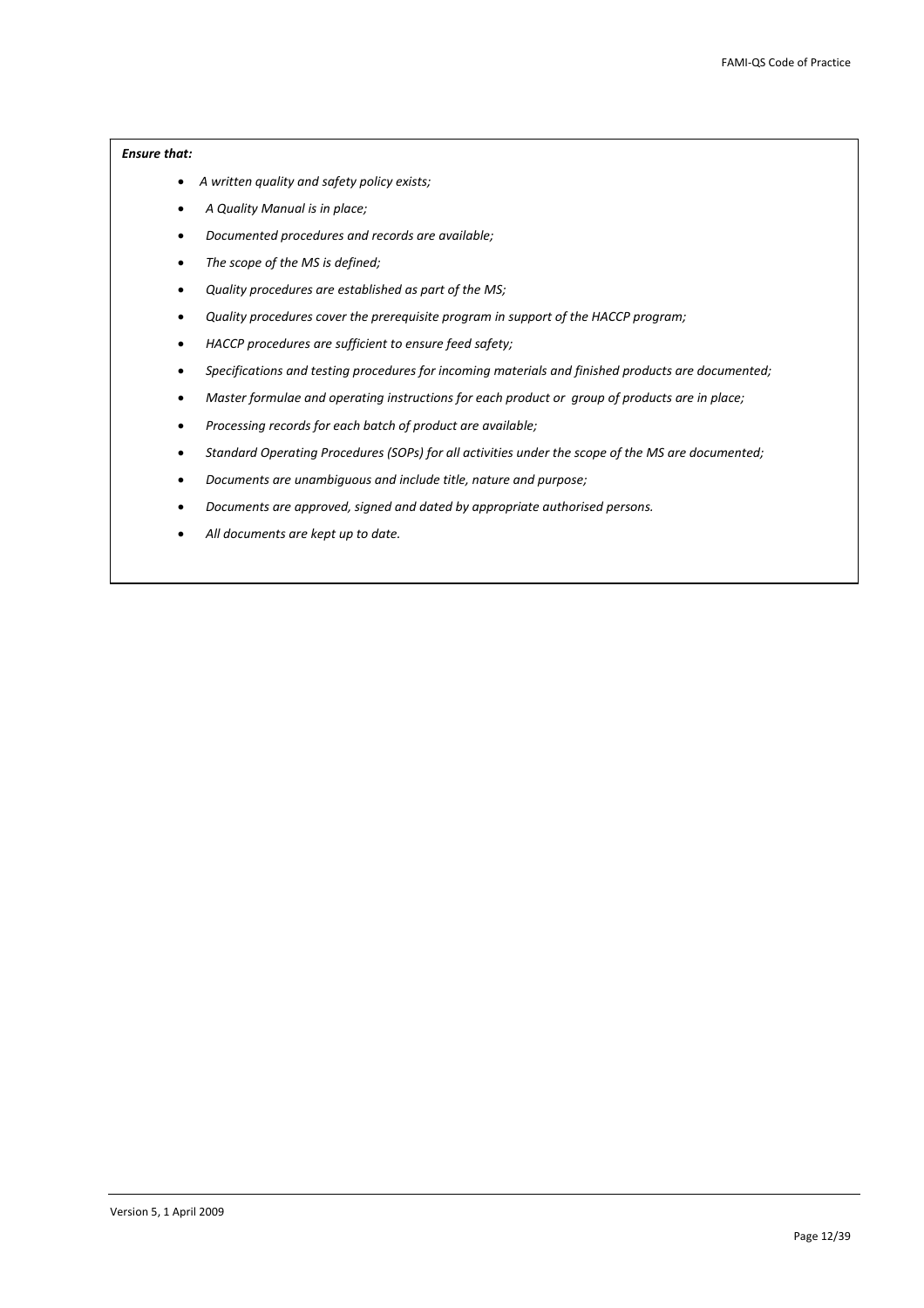## <span id="page-12-0"></span>**5 Management Responsibility**

## *5.1. Management commitment*

Management shall be committed to the implementation of the Code and the companies' own specific quality requirements in order to ensure feed safety and predefined quality of products

### *Ensure that:*

• *Management commitment to feed safety and quality can be demonstrated*

## *5.2. Quality and safety policy*

<span id="page-12-1"></span>Management shall:

- a) Establish and put in place a quality and safety policy and ensure that objectives are established clearly stating the companies obligation to produce safe, legal feed additives and to respect their customers' requirements.
- b) This policy shall be communicated throughout the organisation and understood by all staff involved in the production of feed additives.
- c) Provide the necessary resources for the fulfilment of the quality and safety policy.
- d) Ensure all key aspects of the Management and HACCP systems are documented, reviewed, updated and communicated to key staff as frequently as might be necessary.

### *Ensure that:*

- *The quality and safety policy specifies the operators objectives including regulatory and customer requirements;*
- *The policy is adequately communicated;*
- *The operator has the basic resources necessary to fulfil the stated objectives;*
- *Management and HACCP systems are documented, reviewed, updated and communicated to key staff.*

## *5.3. Responsibility, authority and communication*

<span id="page-12-2"></span>Management shall:

- a) appoint a HACCP team and team leader;
- b) define the scope of the HACCP system, by identifying the products/product categories and production sites which are covered by the system and ensuring that safety objectives are established as part of the system;
- c) Ensure Job descriptions are available that clearly define the responsibilities of all staff involved in the production of feed additives and premixtures;
- d) identify and record any problems and remedial actions with regard to products quality, safety and the operator's management system;
- e) Initiate action(s) to prevent the occurrence of non-conformities relating to product quality and safety; and the operator shall provide adequate resources for the implementation, management and control of the HACCP systems. Further details on HACCP requirements can be found in section 7.2;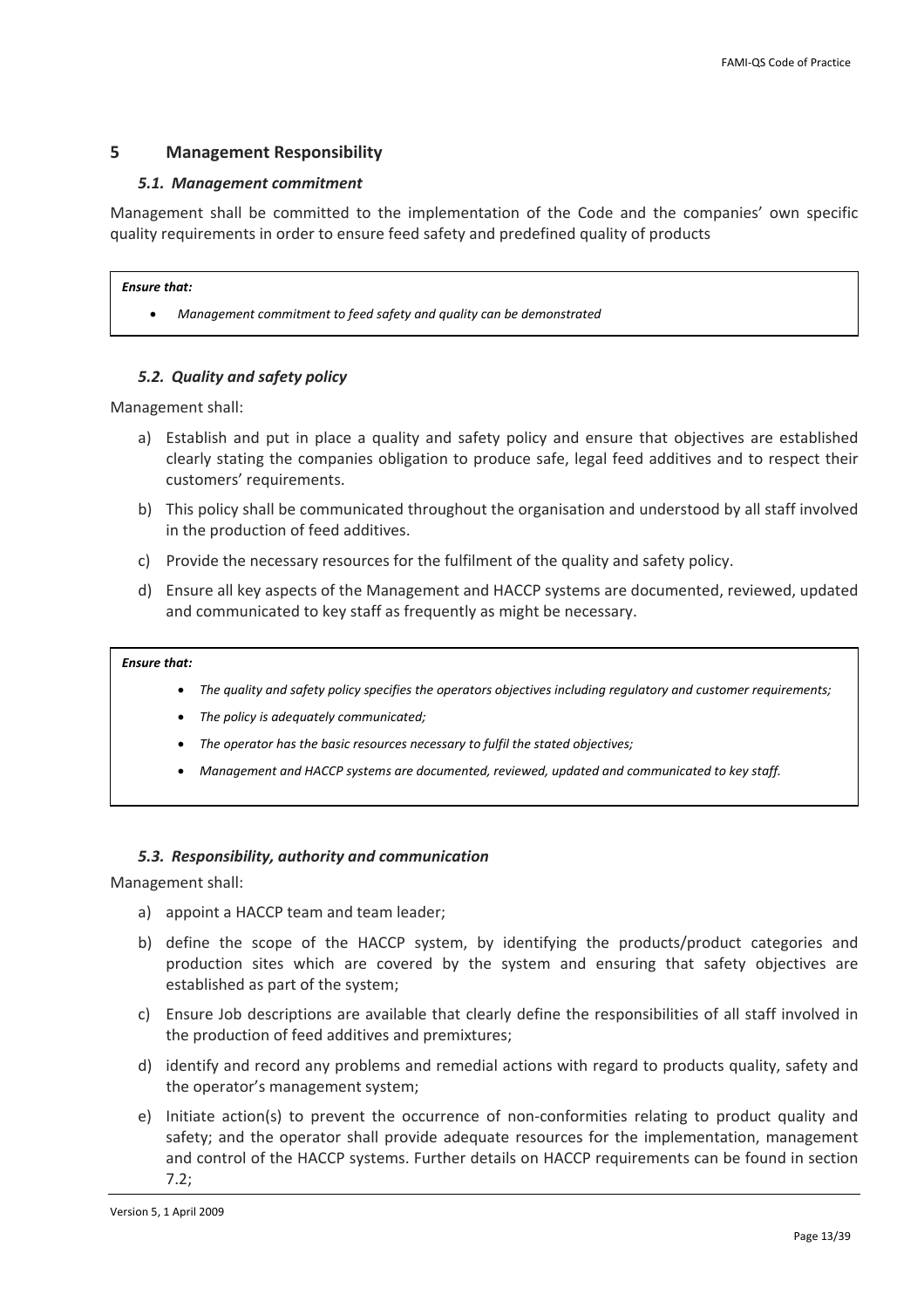- <span id="page-13-0"></span>f) Assign the responsibility and authority for ensuring compliance with regulatory requirements and industry codes of practice to clearly identified competent persons;
- g) Issue, maintain and make available to the operation's staff and external bodies an organisational chart of the operation and job descriptions.

- *A suitably qualified HACCP team leader is appointed;*
- *The scope of the HACCP system is clearly defined;*
- *Job descriptions exist for each individual or group of individuals;*
- *A system is in place to identify and correct problems within the management and HACCP systems;*
- *A suitably qualified person is appointed to ensure compliance with regulatory requirements;*
- *An organisational chart is available.*

### *5.4. Management representative*

<span id="page-13-1"></span>Senior management should appoint a member of management who shall have responsibility and authority that includes:

- a) ensuring that processes needed for the management and HACCP systems are established, implemented and maintained;
- b) reporting to top management on the performance of the management systems and any need for improvement; and
- c) ensuring the promotion of awareness of customer requirements throughout the operator.

## *Ensure that:*

- *A management representative with responsibility for quality and safety is appointed.*
- *The management representative reports to top management.*
- *The responsibility includes promotion of awareness towards customer requirements.*

### *5.5. Management review*

Management shall review the effectiveness of the Management and HACCP systems at regular defined intervals:

- a) Records of this review shall be maintained;
- b) The need to update or change the Management and HACCP Systems shall be evaluated at these reviews;
- c) Results from external and internal audits shall be reviewed;
- d) Customer complaints and request shall be reviewed;
- e) Internal problems and changes to the operation processes must be reviewed;
- f) Decisions made to change any aspect of the Management and HACCP Systems shall be communicated to key staff;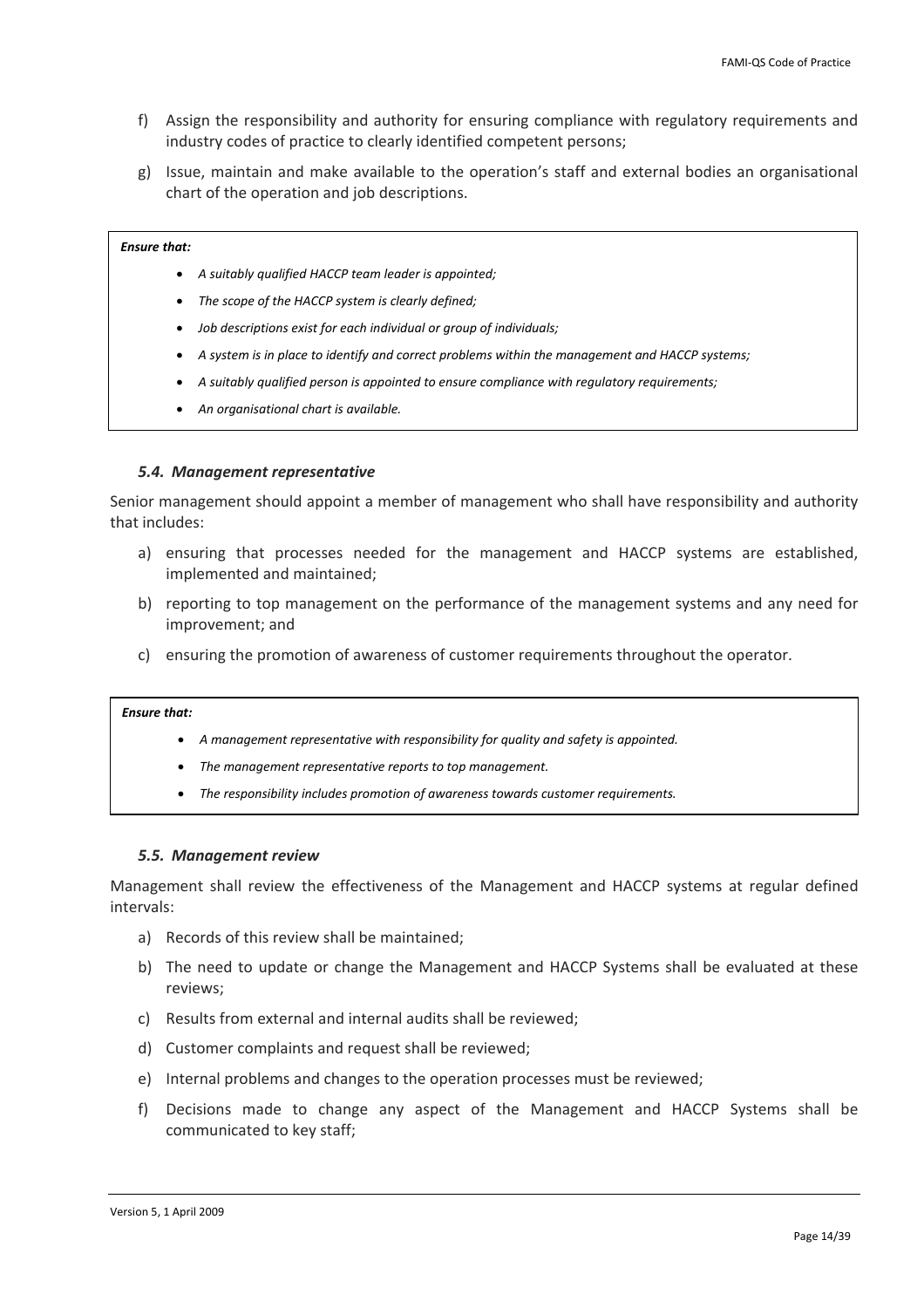g) Management shall ensure a system is in place to audit the Management and HACCP Systems.

- A documented procedure exists for management to review the suitability and effectiveness of the MS and HACCP;
- *Records of this review are available;*
- *The review is done periodically at predefined intervals;*
- *Conclusions drawn and actions taken are documented as part of the review;*
- *Any actions are communicated to key personnel within the organisation.*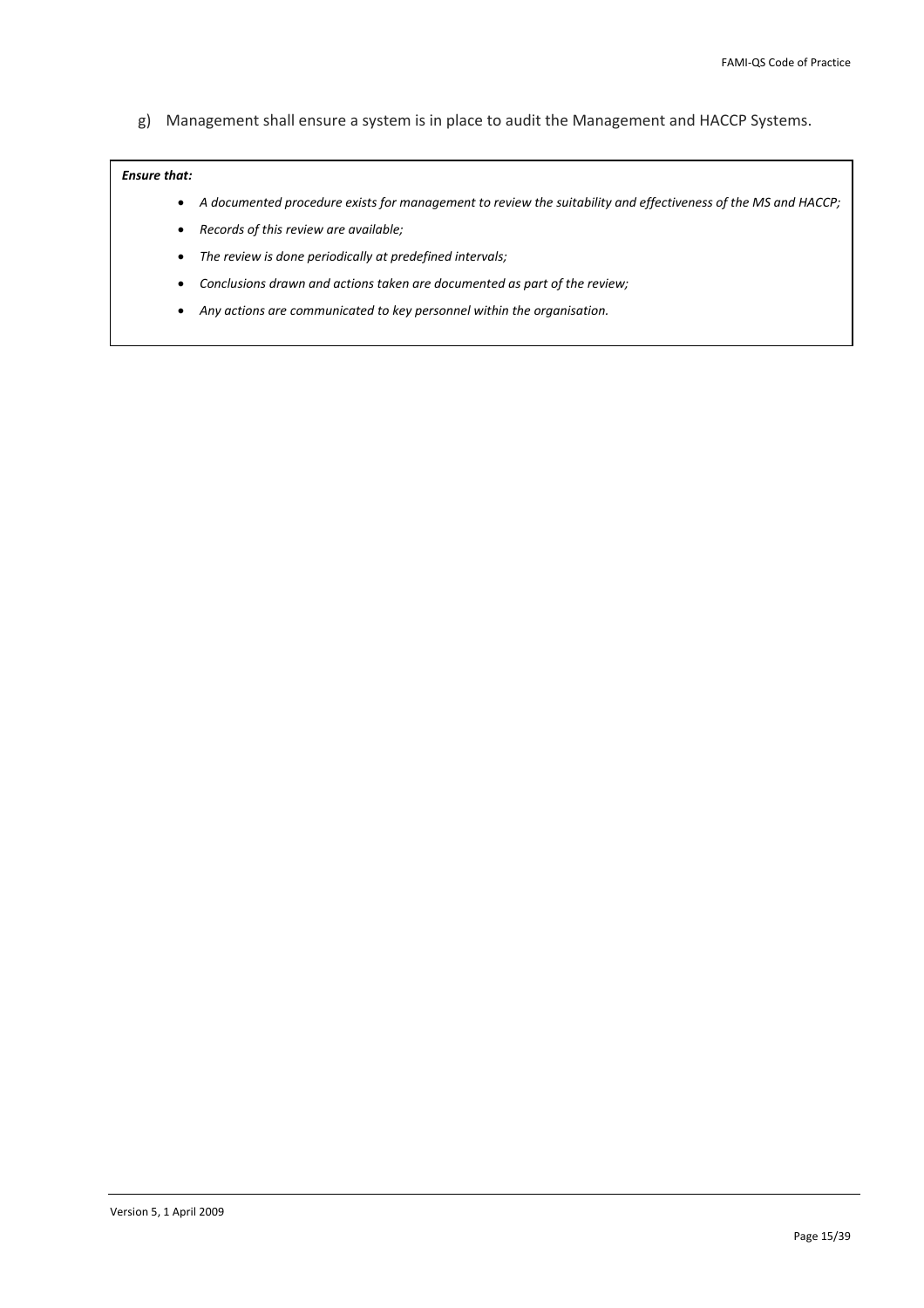## <span id="page-15-0"></span>**6 Resource management**

## *6.1. Provision of resources*

Management shall identify and provide the necessary resources in order that the manufacture, processing, storage and transport of products are carried out in an efficient and safe manner.

Feed businesses must have sufficient staff possessing the skills and qualifications necessary for the manufacture of the products concerned.

Management shall provide sufficient and appropriately designed infrastructure, work environment facilities, production areas and equipment.

Provide water of a suitable quality, *e.g*. potable water, so that the product complies with feed safety requirements.

## *Ensure that:*

- *An organisational chart exists and is updated;*
- *Appropriate persons have been assigned responsibilities to comply with external requirements;*
- *The design is appropriate.*

## *6.2. Human resources*

## *6.2.1. Competence, awareness and training*

Employees and managers shall have the necessary skills, competencies, qualifications and training and awareness to be able to effectively execute their respective tasks, thereby ensuring the conformity of product(s) to the expected quality and feed safety (specifically the HACCP team).

Education and training of personnel shall be documented and maintained.

Staff shall be trained in appropriate standards of hygienic behaviour in order to contribute to the overall feed safety part of the food chain.

#### *Ensure that:*

- *The staff is sufficient and skilled to comply with expected tasks and requirements;*
- *Job descriptions are available and updated.*

## *6.2.2. Personal Hygiene*

Ensure that personnel hygiene facilities are clearly and suitably designated, located and maintained.

Provide appropriate work wear such as protective clothing and safety footwear, and maintain them in hygienic conditions.

If gloves are worn, control that there is no risk of contamination of the finished product from them.

Establish clear rules on smoking and eating/drinking on site. If necessary, provide separate facilities for these.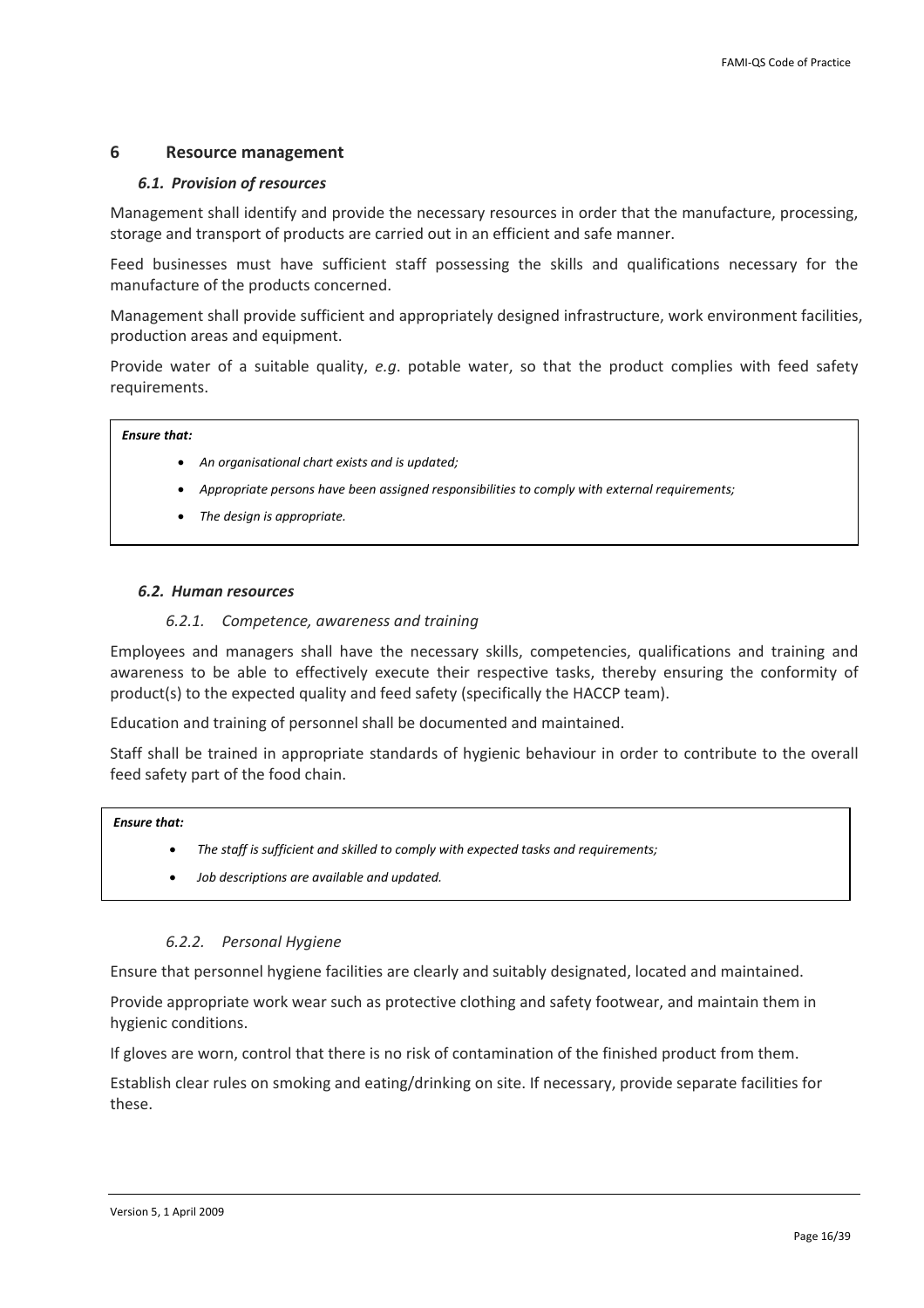- <span id="page-16-0"></span>• *Necessary competence is available in disciplines concerning:*
	- o *Feed safety;*
	- o *HACCP (see 7.2 HACCP program);*
	- o *Hygiene;*
	- o *Quality;*
	- o *Health and safety;*
	- o *Environment.*
- *Level of competence is documented and maintained.*
- *There is a sufficient level on personal hygiene facilities and personel hygiene.*

## *6.3. Infrastructure*

### *6.3.1. Basic requirements*

Where applicable, the operator shall provide appropriate work environment in line with local Regulations to achieve product conformity.

Adequate ventilation; controlable humidity and temperature temperature setting; lighting and hygienic design of plants and equipment shall be provided.

### *6.3.2. Requirements for facilities, production areas and equipment*

The lay-out, design, construction and size of the facilities and equipment shall:

- a) permit adequate cleaning and/or disinfection;
- b) be such as to minimise the risk of error and to avoid contamination, cross-contamination and any generally adverse effects on the safety and quality of the feeds.

### *6.3.2.1. Facilities & production Areas*

Where necessary, ceilings and overhead fixtures must be designed, constructed and finished to prevent the accumulation of dirt and to reduce condensation, the growth of undesirable microorganisms and the shedding of particles that can affect the safety and quality of feed.

Ventilation systems and devices shall be sufficient in number and capacity to prevent grease or condensation from collecting on walls and ceiling.

If necessary to keep rooms free of excessive steam and condensation, mechanical ventilation of sufficient capacity shall be provided.

If necessary, heating, cooling or air‐conditioning systems shall be designed and installed so that air‐intake or exhaust vents do not cause contamination of products, equipment or utensils.

Lighting must be of sufficient intensity to ensure that hygienic conditions are maintained throughout the production and storage areas, as well as where equipment and utensils are cleaned, in hand‐washing areas and toilets.

Water used in feed manufacture shall be of suitable quality.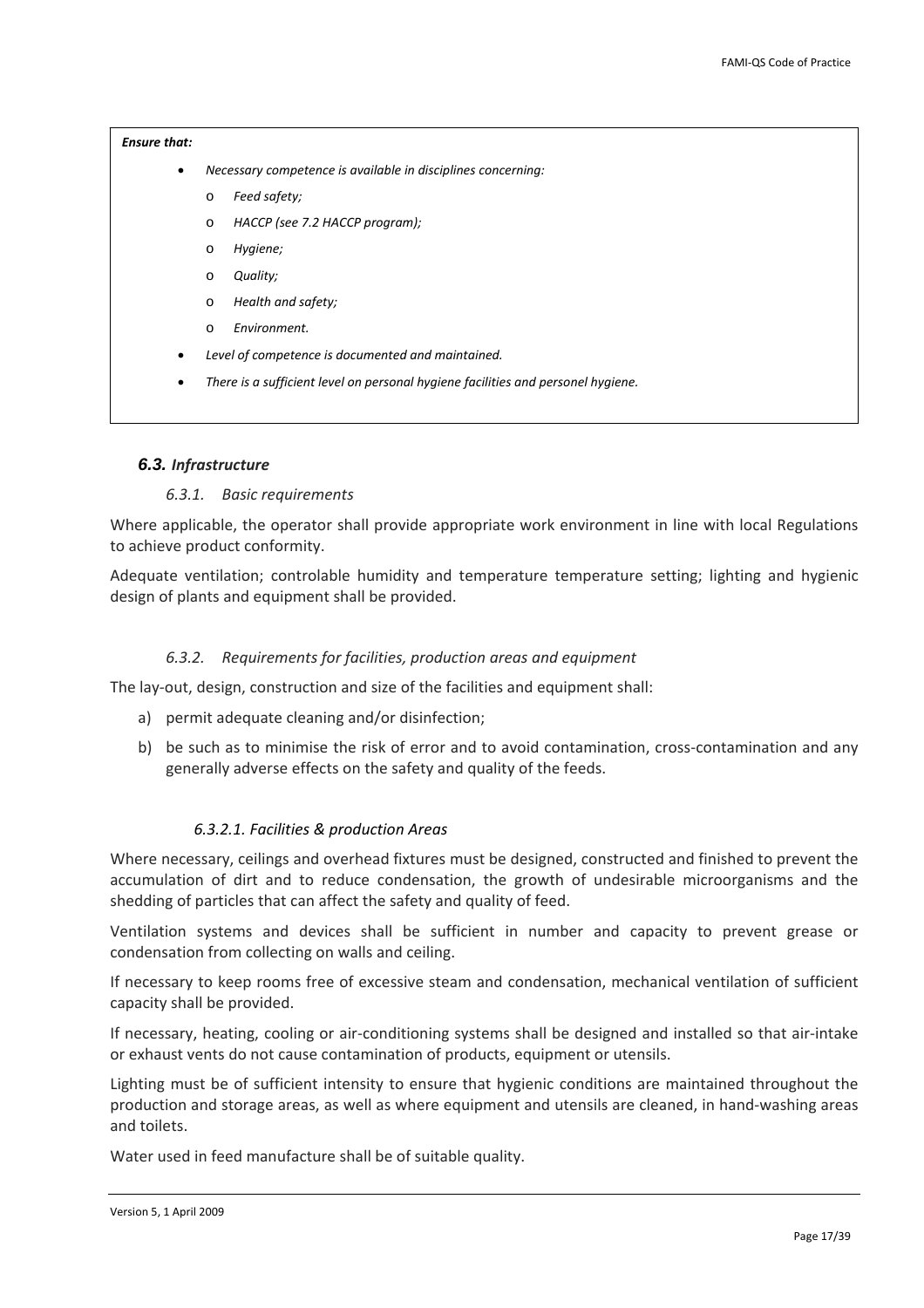<span id="page-17-0"></span>It should be ensured that drainage lines and sewage systems are watertight and of sufficient capacity.

Drainage facilities must be adequate for the purpose intended; they must be designed and constructed to avoid the risk of contamination.

## *6.3.2.2. Equipment*

Manufacturing equipment should be located, designed, constructed and maintained to suit the manufacture of the products concerned.

The equipment must be designed to facilitate manual or Cleaning In Place (CIP) and/or disinfection by having surfaces that are smooth, free of sharp angles, corners, crevices or smooth welds.

Where applicable, equipment must be placed away from walls to allow easy access for cleaning and to prevent pest infestation.

### *Ensure that:*

- *The facility is designed to facilitate a good environment as described in 6.3.2.1;*
- *The facility is designed to, if necessary, make it easy to clean;*
- *The facility is suitable to minimize feed safety risks;*
- *Necessary utilities are available, e.g.:*
	- o *Potable water or other water quality;*
	- o *Steam;*
	- o *Pressured air;*
	- o *Heating system;*
	- o *Extraction units;*
	- o *Other relevant utility system.*

### *6.4. Maintenance and control of monitoring and measuring devices*

A documented maintenance program for manufacturing operations shall be implemented.

Records shall be kept of work carried out.

The operator shall establish processes to ensure that monitoring and measurement can be carried out in a manner consistent with documented procedures.

All scales and metering devices used in the manufacture of feeds shall be appropriate for the range of weights or volumes to be measured and shall be tested for accuracy regularly according to the risks.

Where necessary to ensure valid results, measuring equipment shall:

- a) be calibrated or verified at specified intervals or prior to use, against measurement standards traceable to international or national measurement standards. Where no standards exist, the basis for calibration or verification shall be recorded;
- b) be adjusted or re-adjusted as necessary;
- c) be identified to enable the calibration status to be determined;
- d) be safeguarded from adjustments that would invalidate the measurement result; and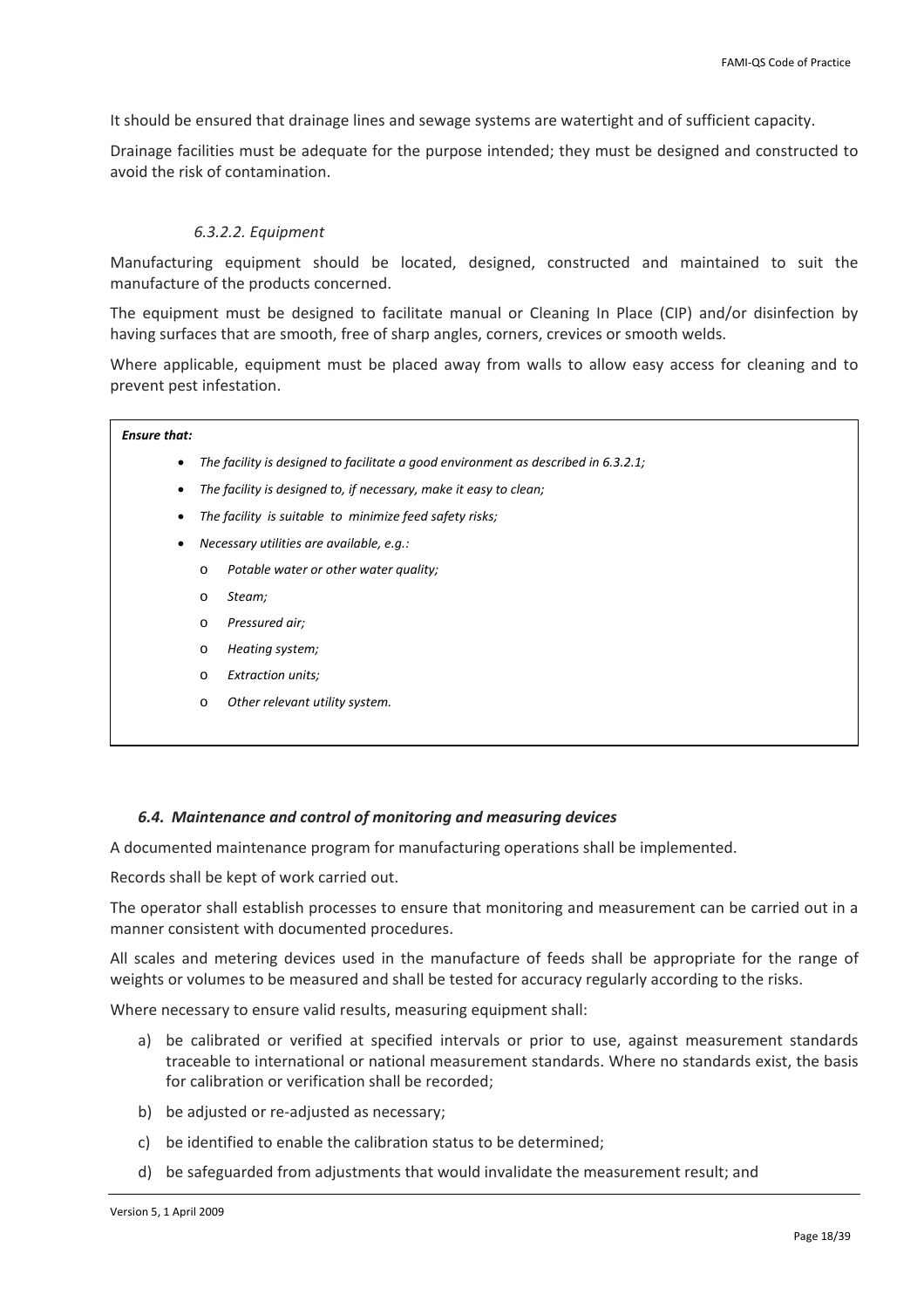<span id="page-18-0"></span>e) be protected from damage and deterioration during handling, maintenance and storage.

In addition, the operator shall assess and record the validity of the previous measuring results when the equipment is found not to conform to requirements. The operator shall take appropriate action on the equipment and any product that might have been affected. Records of the results of calibration and verification shall be maintained.

When used in the monitoring and measurement of specified requirements, the ability of computer software to satisfy the intended application should be verified. This verification should be undertaken prior to initial use and reconfirmed as necessary.

### *Ensure that:*

- *A formal calibration system is in place;*
- *This includes items to be calibrated;*
- *Appropriate calibration intervals are defined;*
- *Calibration results are documented;*
- *A formal preventive maintenance system exists;*
- *Appropriate maintenance intervals are defined;*
- *Maintenance work is documented;*
- *Maintenance work does not interfere with product safety.*

## *6.5. Cleaning*

A cleaning and inspection programme shall be introduced and documented. Effectiveness of the program shall be demonstrated.

Ensure that all inside and outside areas, buildings, facilities and equipment are kept clean and in good state to function as intended and to prevent contamination.

Containers and equipment used for the transport, storage, conveying, handling and weighing of feed shall be kept clean.

A schedule shall be implemented with method, agents used and frequency of cleaning including responsibilities for the tasks.

Cleaning can be carried out by *e.g.* physical methods like scrubbing and vacuum cleaning and chemical methods using alkaline or acidic agents and methods without the use of water.

Where appropriate disinfection may be necessary after cleaning, but traces of detergents and disinfectants shall be minimised.

Agents shall be used and stored according to the manufacturer's instruction(s), clearly labelled, separately stored from raw materials and finished products and applied properly to avoid contamination of raw materials and finished products.

After a wet cleaning procedure, the machinery coming into contact with feed shall be dry enough for the next production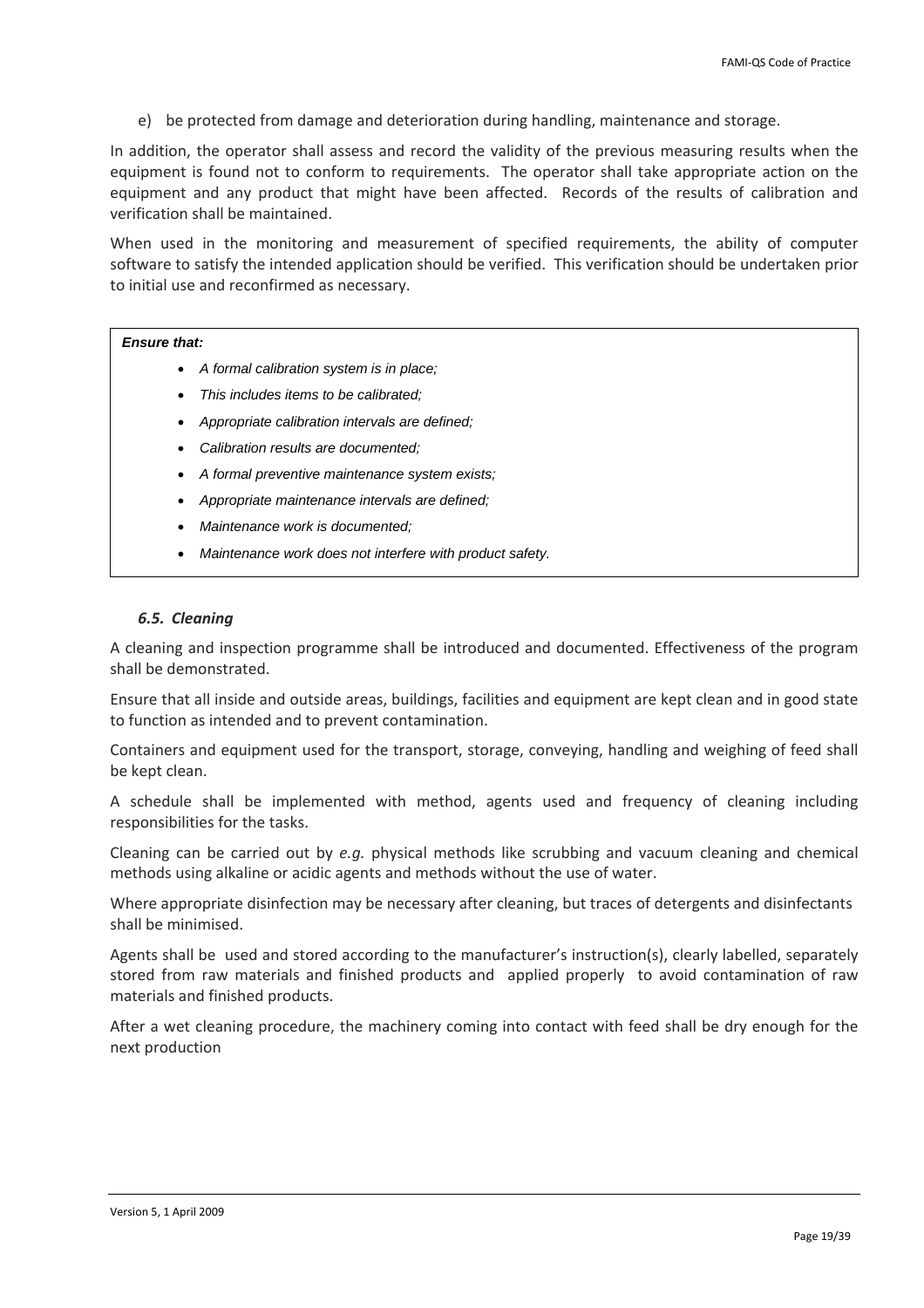- <span id="page-19-0"></span>• *A formal cleaning program exists, covering:*
	- o *Daily house‐keeping;*
	- o *Periodic deep cleaning;*
	- o *Cleaning after maintenance;*
- *The program defines responsibility.*
- *Post evaluation is covered.*
- *Cleaning records are filled‐in currently.*
- *Procedures on cleaning of equipment exist, and support hygiene and feed safety.*
- *Employees are trained in cleaning procedures and the training is documented.*

#### *6.6. Pest control*

There should be a written plan for pest control including description of periodic inspections. Effectiveness of the plan shall be demonstrated.

A schedule shall be implemented with areas, facilities and equipment to be inspected including frequency as well as details of pesticides, fumigation agents or traps used as well as responsibilities for the tasks.

Pesticides, fumigation agents or traps used shall be suitable and comply with local Regulations for the purpose concerned, used and stored according to the manufacturer's instruction, clearly marked and separately stored from raw materials and finished products and applied properly to avoid contamination of raw materials and finished products.

The positions of traps and bait stations shall be mapped.

The HACCP plan shall consider the risk of contamination due to infestation or use of pesticides.

Spoilage and dust shall be controlled to prevent pest invasion.

The results of the pest control are part of the yearly management review.

Windows and other openings must, where necessary, be proofed against pests. Doors must be close-fitting and proofed against pests when closed.

- *A formal (documented) preventive pest control system is in place.*
- *The responsibility: In‐house or contracted.*
- *Ensure that relevant preventive measures are taken, re.:*
	- o *Rodents, outside and inside;*
	- o *Insects, flying and crawling;*
	- o *Birds;*
	- o *Other relevant pests.*
- *Ensure a map or schematics of preventive measures showing the locations exist and is updated.*
- *Pest activities are documented.*
- *Applied pesticides/chemicals are suitable for the purpose (Product Data Sheet).*
- *Ensure legality of the pesticide/chemicals.*
- *The plant is maintained reasonably clear of infestation.*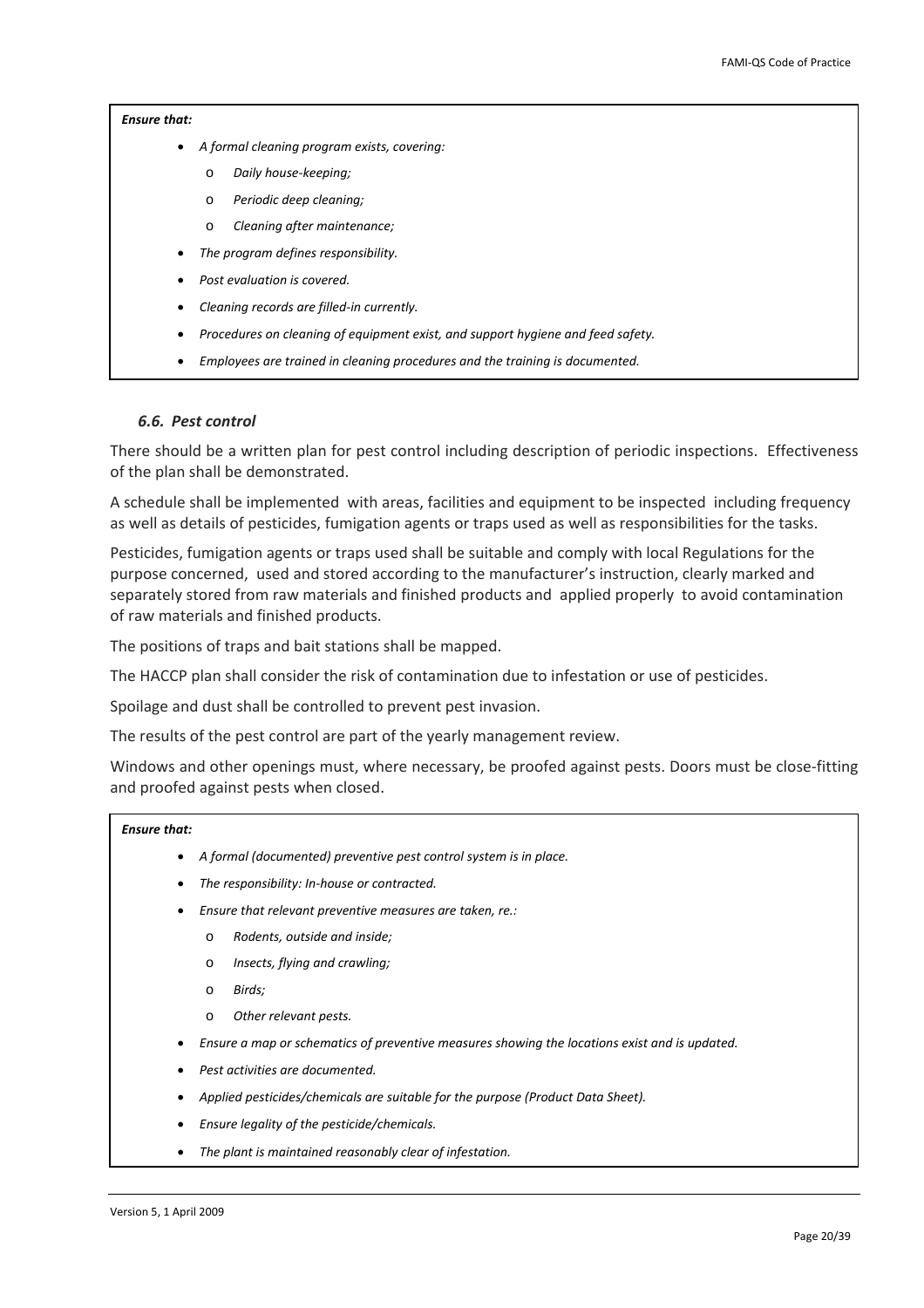## <span id="page-20-0"></span>*6.7. Waste control*

Waste and materials not suitable as feed should be isolated and identified. Any such materials containing hazardous levels of veterinary drugs, contaminants or other hazards shall be disposed of in an appropriate way and not used as feed:

- a) Identify waste clearly and dispose in a manner which avoids contamination of raw materials and finished products;
- b) Store waste in closed or covered containers at defined waste accumulating areas;
- c) Clean waste accumulating areas regularly;
- d) Waste containers should be clearly marked and designated for that purpose only;
- e) Sewage, waste and rainwater shall be disposed of according to local Regulations and in a manner which ensures that equipment and the safety and quality of feed is not affected.

- *Waste materials are properly identified to avoid mix‐up with production materials;*
- *Waste is handled properly to avoid risks for workers or environment, both internally and externally.*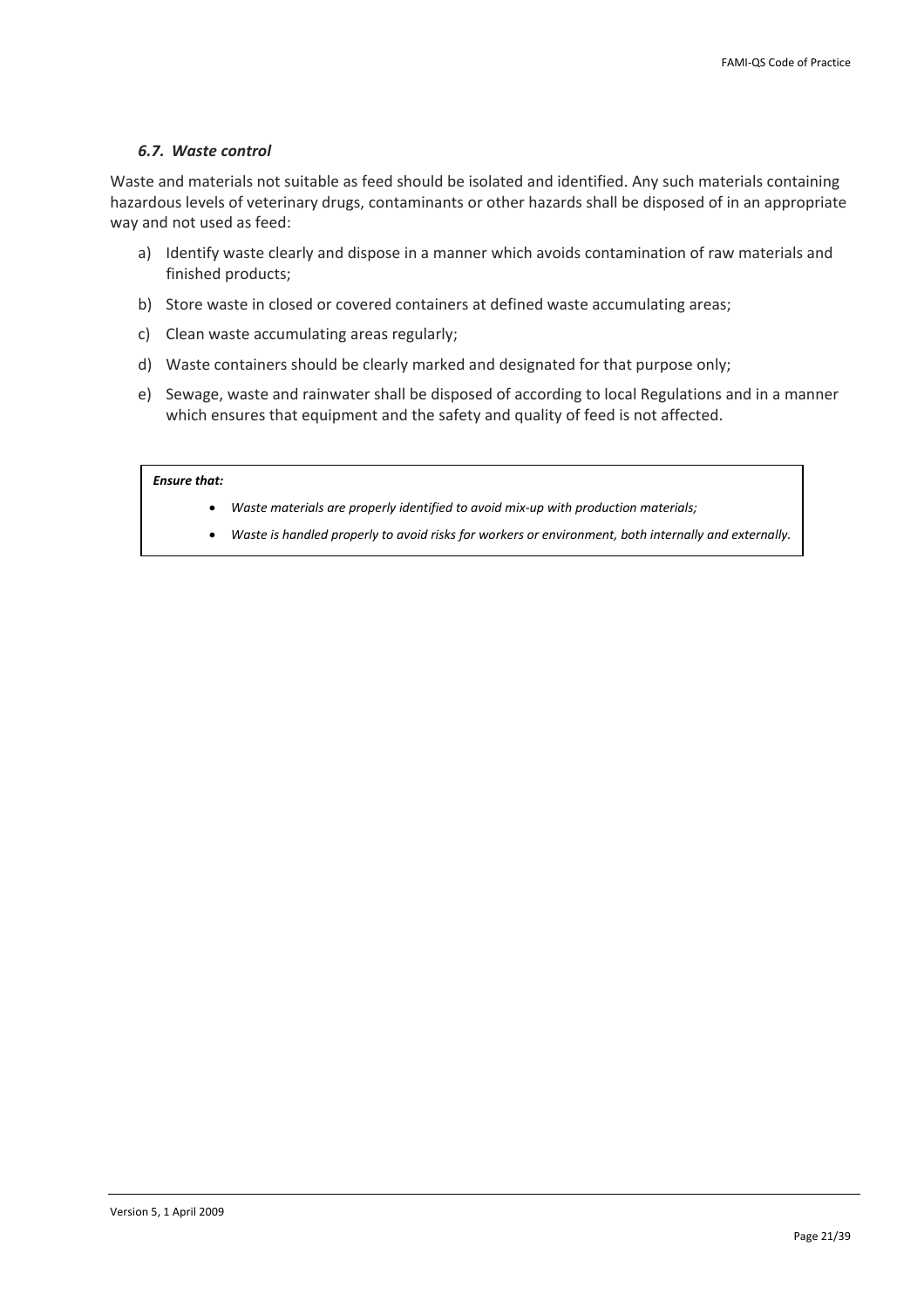## <span id="page-21-0"></span>**7 Product realisation**

### *7.1. Product requirements*

*7.1.1. Determination of requirements related to the product*

The operator shall determine:

- a) statutory and regulatory requirements related to the product;
- b) requirements specified by the customer, including requirements related to delivery and postdelivery activities; and
- c) requirements not stated by the customer but necessary for specified or intended use, where known.

### *Ensure that:*

- *A system to identify external requirements is implemented;*
- *The external requirements are communicated and complied with;*
- *Requirements and compliance are documented;*
- *Requirements specified by customers are controlled and implemented.*

## *7.1.2. Compliance of the product to the requirements*

The operator shall monitor the compliance of products with the relevant product requirements and shall ensure that:

- a) product requirements are defined;
- b) the operator has the ability to meet the defined requirements; and
- c) the existence and handling of products for export outside the EU and which cannot, from a regulatory point of view, be placed on the EU market, is described in the operator's MS. If the operator markets such non‐EU compliant products, the operator should maintain a list of products which may be marketed in the EU and those which may be marketed outside the EU only.

Should product requirements change, the operator shall ensure that relevant documents are amended and that relevant personnel are made aware of the changed requirements. (See also section [7.3.2\)](#page-23-1).

## *Ensure that:*

• *Procedures are in place to comply with identified requirements.*

### *7.1.3. Customer communication*

The operator shall determine and implement effective arrangements for communicating with customers in relation to:

- a) product information;
- b) enquiries, contracts or order handling, including amendments; and
- c) customer feedback, including complaints.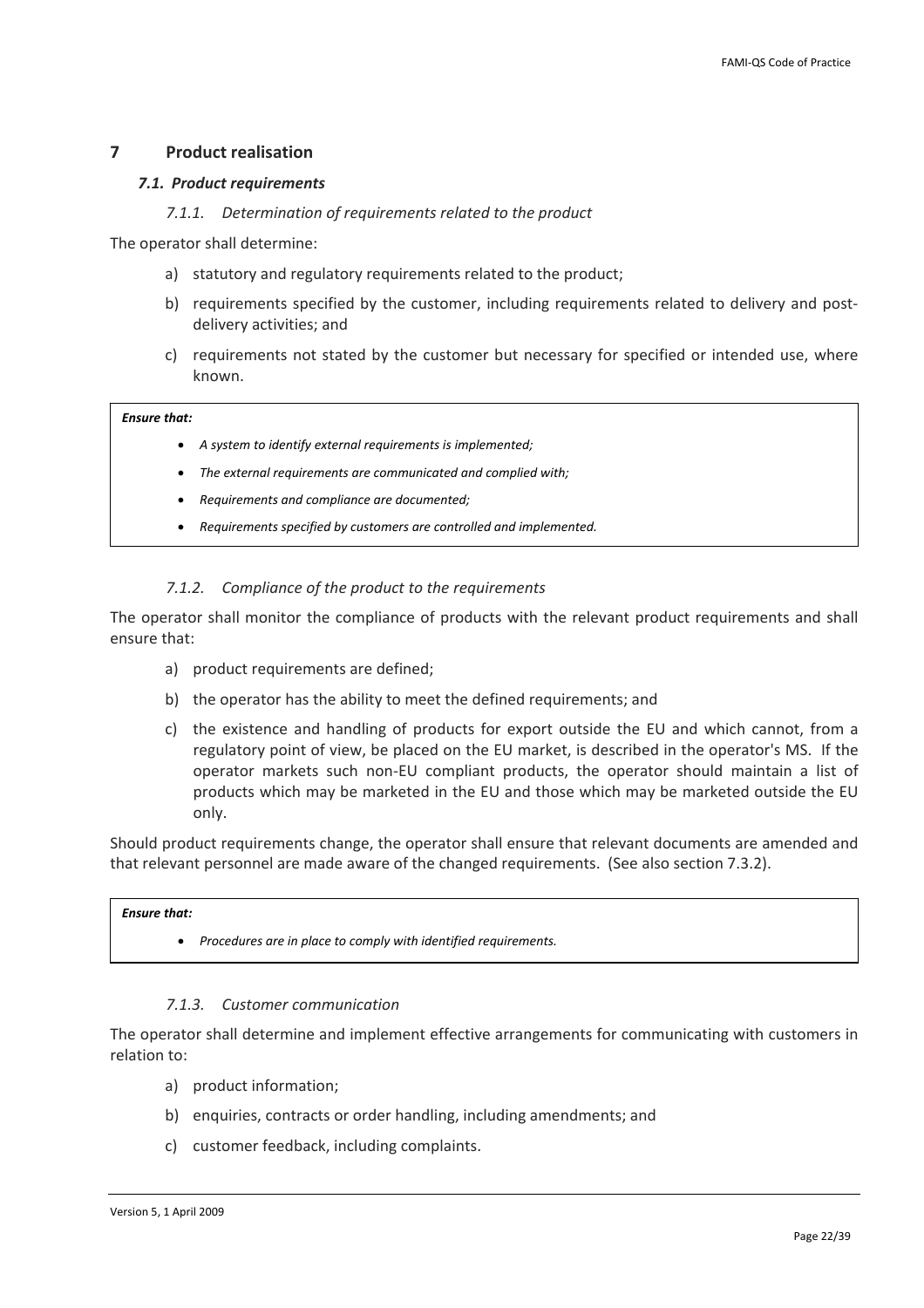- <span id="page-22-0"></span>• *Relevant product information is in place;*
- *The information is communicated to the customer;*
- *Information provided by customers is received and implemented.*

## *7.2. HACCP Program*

The purpose of the HACCP program is to ensure product (feed) safety in a controlled manner based on a systematic procedure. The program comprises any activities and process steps ranging from purchase of raw materials to transport of the finished products.

In the hazard analysis a survey should be conducted to identify all potential hazards. Based on this analysis, hazards shall be classified according to risk, and possible Critical Control Points (CCP's) shall be identified and control procedures established.

Special attention shall be paid to hazards requiring specific control measures.

It is recommended that operators follow the guidance for application of HACCP provided in the Codex Alimentarius Guidelines, which are based on the following 7 principles:

- 1. Conduct a hazard analysis.
- 2. Determine the critical control points (CCPs).
- 3. Establish critical limits.
- 4. Establish a system to monitor the control of each CCP.
- 5. Establish the corrective action to be taken if controls should fail
- 6. Establish a procedure to verify that all the aspects of the HACCP system are working effectively.
- 7. Document all procedure and records to demonstrate the HACCP system is working effectively.

For more detailed information on how HACCP principles can be applied see the "Guidance on the implementation of HACCP" (Annex 1). See also this Annex for information on HACCP analysis and how to study the risks associated to various production processes.

Among the risks to be considered during a HACCP analysis are issues such as homogeneity and/or microbiology. For more information see the "Guidance on homogeneity" (Annex 4) and the "Guidance on biological hazards (Annex 7).

Further requirements on HACCP can be found in the following sections of the Code:

- 3 Terms and definitions
- [4.2](#page-9-1) Management principles
- 4.3 General documentation requirements
- [5.2](#page-12-1) Quality and safety policy
- [5.3](#page-12-2) Responsibility, authority and communication
- [5.4](#page-13-1) Management representative
- 5.5 Management review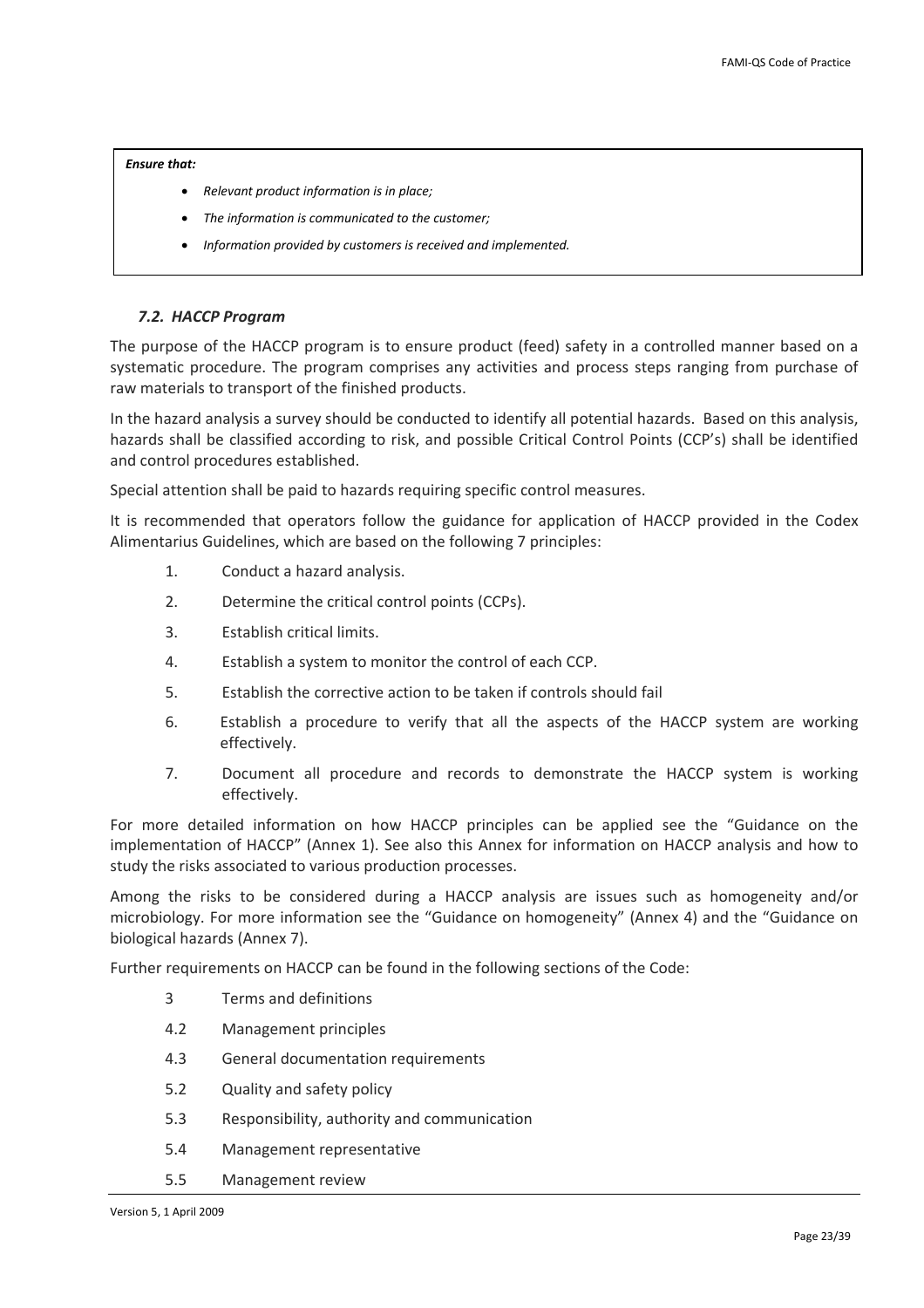- <span id="page-23-0"></span>6.2.1 Competence, awareness and training
- 6.5 Cleaning
- 6.6 Pest control
- [7.3.1](#page-23-2) Development of new products and processes
- [7.4.1](#page-24-1) Sourcing of incoming materials
- [7.5.1](#page-26-1) Quality control and production
- 7.5.2 Verification of processes for production
- 7.6.1 Transport. General requirements
- 9.1 Control of non-conforming products. General requirements

### *7.3. Design and development*

### *7.3.1. Development of new products and processes*

<span id="page-23-2"></span>The operator shall plan and control the design and development of products or processes related to safety.

The safety of feed additives shall be assured during the developmental stages of a new product through application of the HACCP principles.

### *Ensure that:*

- *Development plans are issued prior to relevant phases of the development process;*
- *The development plan considers risks related to safety;*
- *HACCP is considered.*

### *7.3.2. Change control*

<span id="page-23-1"></span>Design and development changes shall be identified and corresponding records maintained.

All changes should be reviewed, verified and validated, as appropriate, and approved before implementation.

The review of design and development changes shall include evaluation of the effect of the changes on product safety.

Records of the results of the review and any necessary actions shall be maintained.

- *A formal change control procedure exists;*
- *Changes are approved before implementation;*
- *Changes are controlled and documented;*
- *Changes implemented are reviewed, verified and archived;*
- *Safety, quality and regulatory requirements covered by the change control procedure.*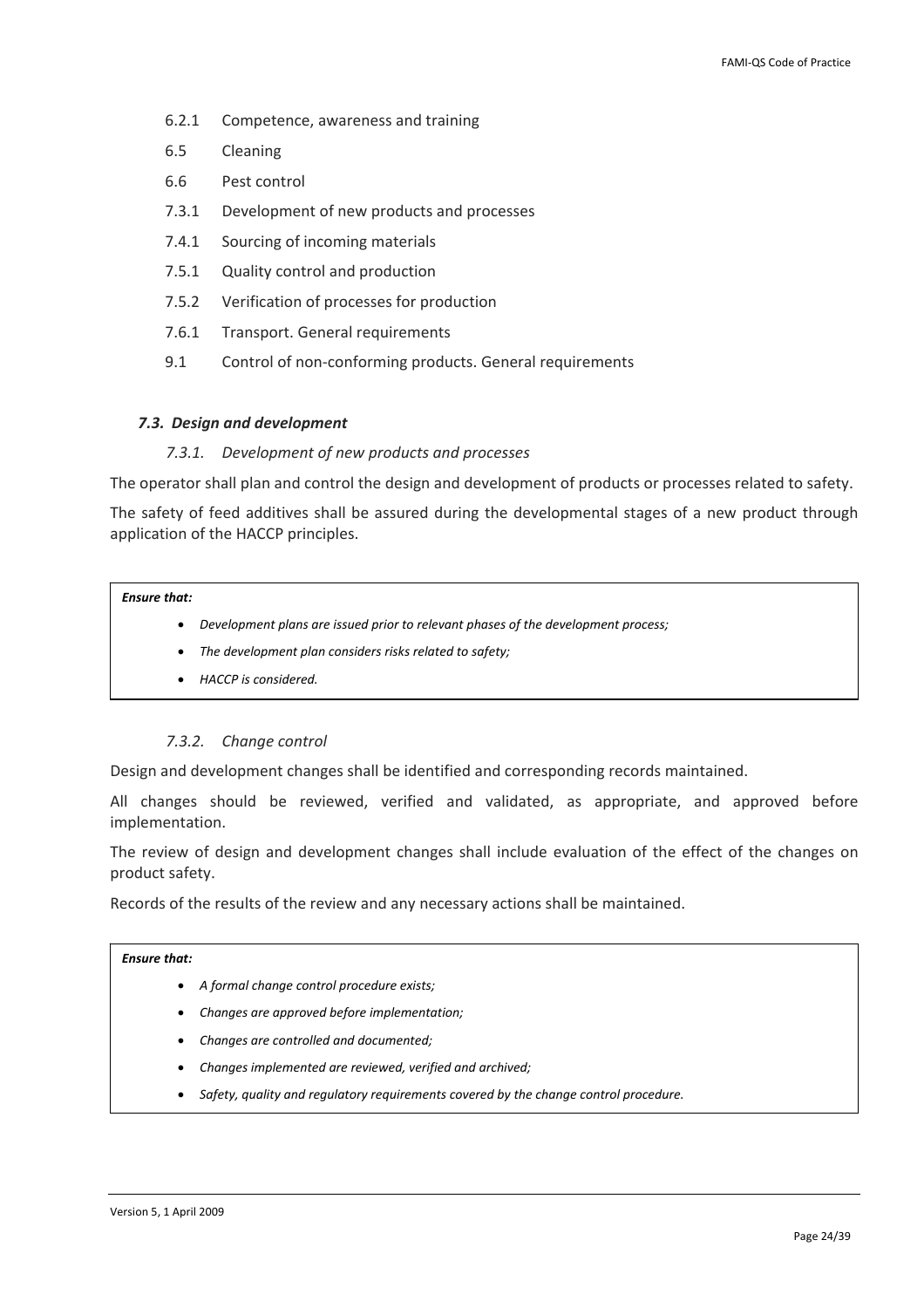## <span id="page-24-0"></span>*7.4. Handling of incoming materials*

## *7.4.1. Sourcing of incoming materials*

<span id="page-24-1"></span>The approval of good quality suppliers and the selection of excellent ingredients are a key aspect of any operator's quality and safety management system(s). Poor raw materials can result in the production of poor quality finished product and may also compromise the safety of the operator's entire process. All operators should therefore place special emphasis on ensuring their suppliers and ingredients are of the required quality and standard.

## *Management requirements*

- a) Purchasing information shall describe the product to be purchased, including, where appropriate, requirements for approval of purchased product.
- b) Selection and approval of all raw materials shall include their origin, transport, storage, and handling.
- c) Any potential hazard associated with a raw material shall be documented.
- d) Each raw material shall have a written specification, including quality agreement, which is amended when change of documented parameters takes place.
- e) In addition to the analytical characteristics of the raw material, the specification should include, where appropriate, details of any undesirable substance with which the raw material may typically be associated, and any other hazards or limitations associated with the raw material which have been considered in the operator's HACCP system.
- f) Where appropriate, requirements for analytical monitoring shall be defined.
- g) In case the material is a feed additive or premixture imported from outside the European Union, a written confirmation of its compliance with the current EU feed Regulations issued by the supplier is needed. Documentation is required that these feed additives and premixtures are produced in compliance with the requirements of Annex 8 "Guidance on compliance with the EU legislation on feed additives and premixtures for product realization" to this Code.
- h) There shall be a list of internally approved suppliers and each supplier shall be subject to periodical review.
- i) The operator shall evaluate and select suppliers based on their ability to supply products in accordance with the operator's requirements. Criteria for selection, evaluation and re-evaluation shall be established.
- j) Records of any relevant analytical and monitoring results and of the evaluations of the supplier and necessary actions arising from that evaluation shall be maintained.

## *Realization requirements*

- k) Every raw material shall be evaluated to assess any potential hazard associated with it; this shall be carried out according to HACCP principles for all materials falling under the scope of the Regulation (EC) No 183/2005 on Feed Hygiene.
- l) There shall be a check that these feed additives and premixtures are being produced in compliance with the requirements of this Code, see Annex 8 "Guidance on compliance with the EU legislation on feed additives and premixtures for product realization".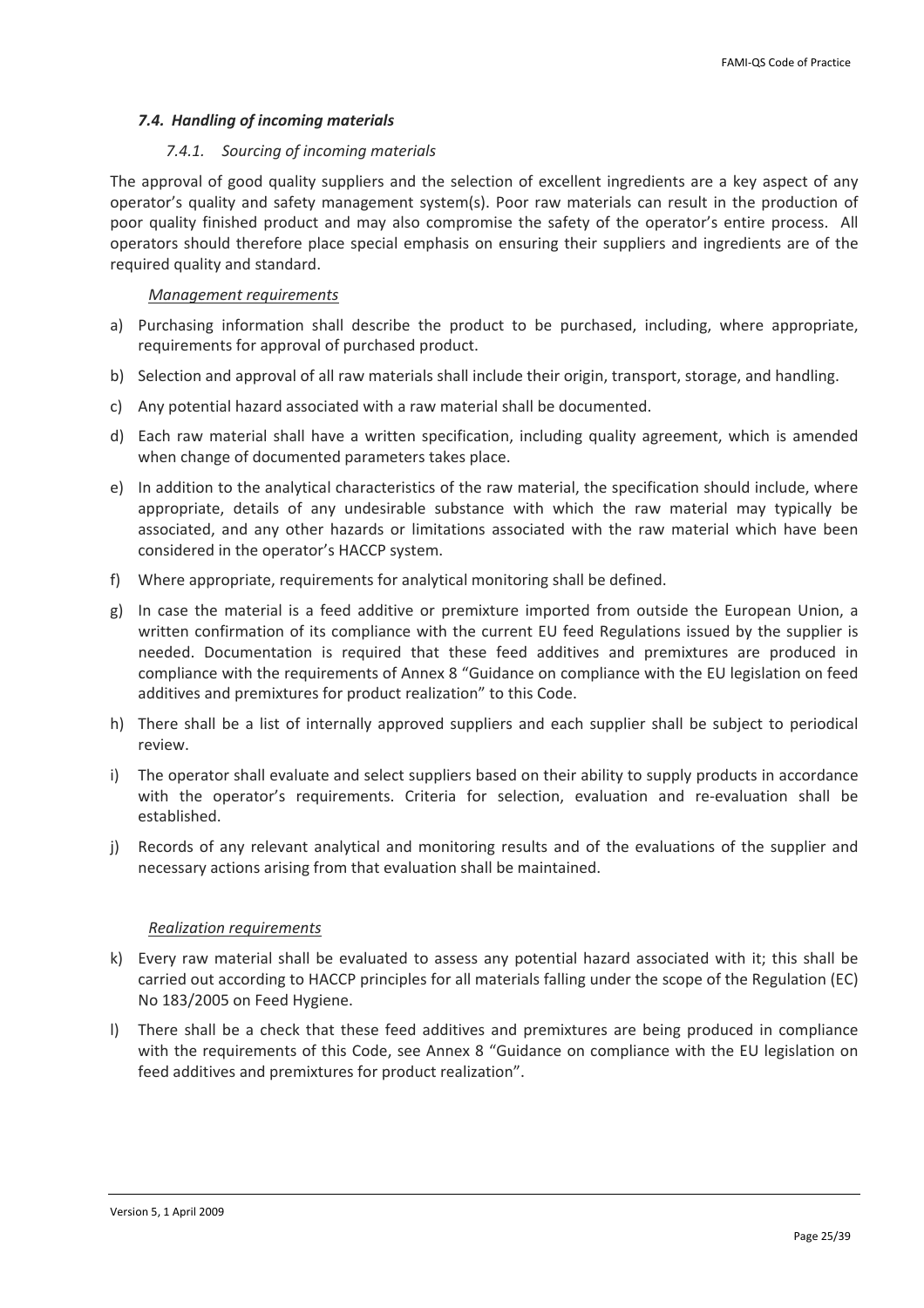- <span id="page-25-0"></span>• *New suppliers are covered by an approval process;*
- *Approved suppliers are documented, reviewed, re‐evaluated and the documentation is up‐to‐date;*
- *The review is done periodically at a predetermined interval;*
- *Purchased incoming material has an agreed specification;*
- *Specifications comply with feed safety topics and legislative requirements.*

## *7.4.2. Verification of incoming materials*

<span id="page-25-1"></span>Each batch entering the site shall be uniquely registered by means of a batch number, full name of product, date of receipt and quantity received. Any damage shall be reported to an appropriate responsible unit, *e.g.* the quality control unit.

If the incoming material is delivered in bulk, a receipt and storage procedure must be in place. If silos are emptied, this shall be recorded and cleaning must be evaluated.

Incoming materials should be checked and formally approved prior to use according to written procedures. Samples of these materials should be retained. Where appropriate, a retained sample shall be available for at least the shelf life of the material, either at the suppliers or the operators. For more detailed information on possible sampling procedures see the "Guidance on sampling" (Annex 6).

Handling of incoming product should be in accordance with its status, for example, a received product which is deemed unfit for use must be identified as such and segregated from those products released for use. In the same light, perishable materials should be treated as appropriate to ensure their wholesomeness before use.

If incoming materials are rejected and thus not incorporated for any reason related to product quality and safety, their disposal, destination, or return to supplier shall be recorded.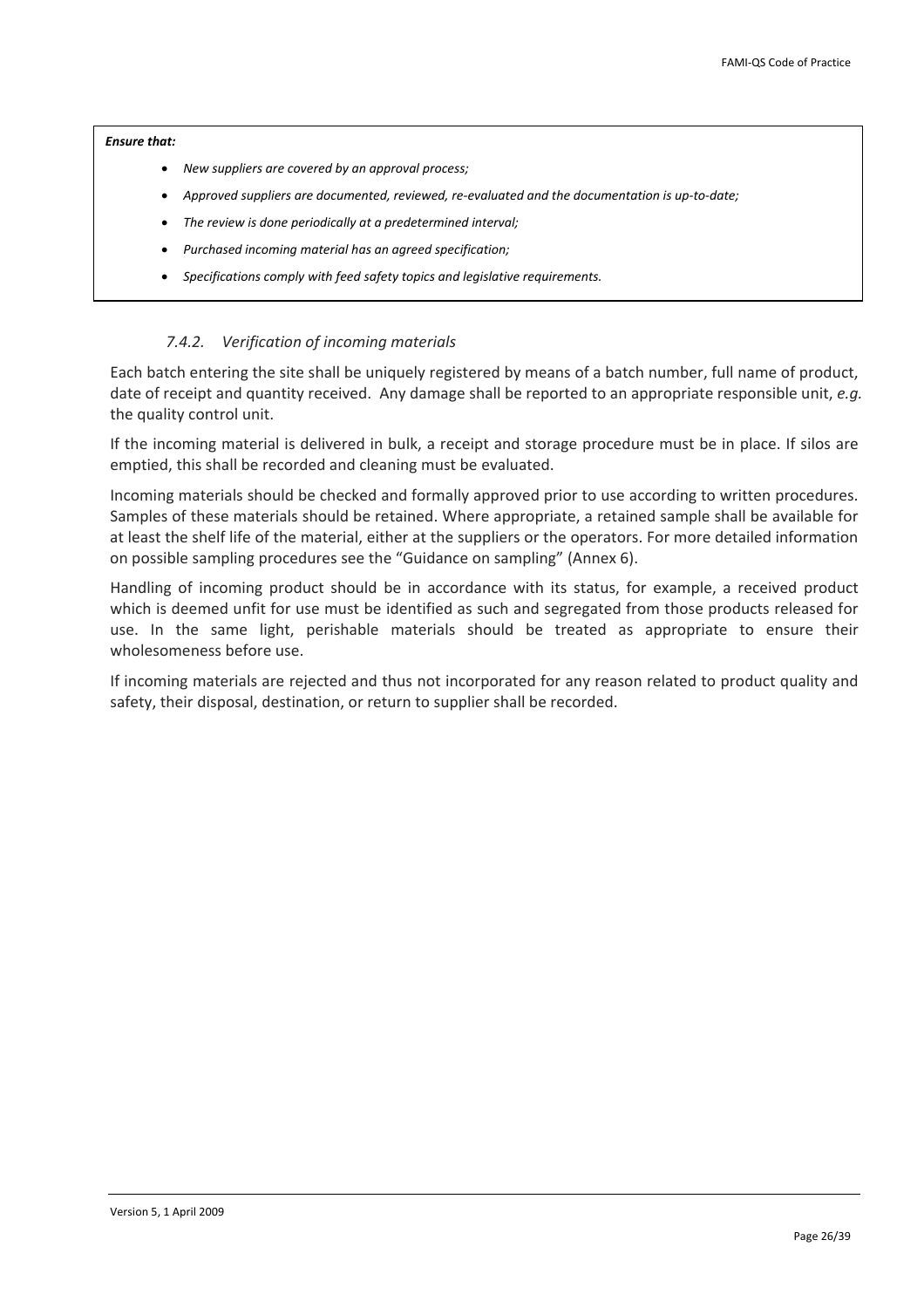- <span id="page-26-0"></span>• *A written procedure on handling of incoming materials exists.*
- *Incoming materials are registered uniquely and include:*
	- o *Supplier's name and lot/batch number;*
	- o *Operator's lot/batch number;*
	- o *Name of material;*
	- o *Quantity and date of receipt;*
	- o *Possible expiry date.*
- *Incoming bulk materials are stored according to adequate separation procedures.*
- *Materials are inspected before, during and after unloading.*
- *The inspection includes contamination, pest infestation and documentation of findings.*
- *Non‐conformities are recorded.*
- *Records of inspection results are documented and archived.*
- *Records of supplier guarantees and other relevant supplier documentation kept.*
- *Incoming materials are released before use.*
- *Documentation is maintained in case a product is returned to the supplier.*

#### *7.5. Production of finished goods*

### *7.5.1. Quality Control and Production*

<span id="page-26-1"></span>The operator shall plan and carry out production and service provision under controlled conditions. Production areas shall be controlled so that access for non‐authorised personnel can be prevented.

Controlled conditions should include, as applicable:

- a) The availability of information that describes the characteristics of the finished product.
	- Each product shall have a written specification, which is amended when any change takes place.
	- Each product shall have a unique name or code.
	- Details of packaging and labelling shall be available. Product labelling shall be in accordance with the relevant EU feed legislation.
	- Each package shall be labelled by a unique identifier (which can be a combination of codes) in order that the batch to which it belongs can subsequently be identified and traced.
	- All finished product should be inspected prior to dispatch, in accordance with written procedures, to ensure it meets specification. A retention sample of adequate size shall be taken of each batch and held, as a minimum, for a time equivalent to the defined shelf life of the product. The samples must be sealed and labelled, stored in a manner that should prevent abnormal change, and kept at the disposal of the authorities for a period appropriate to the use.

For more detailed information on possible sampling procedures see the "Guidance on sampling" (Annex 6 ).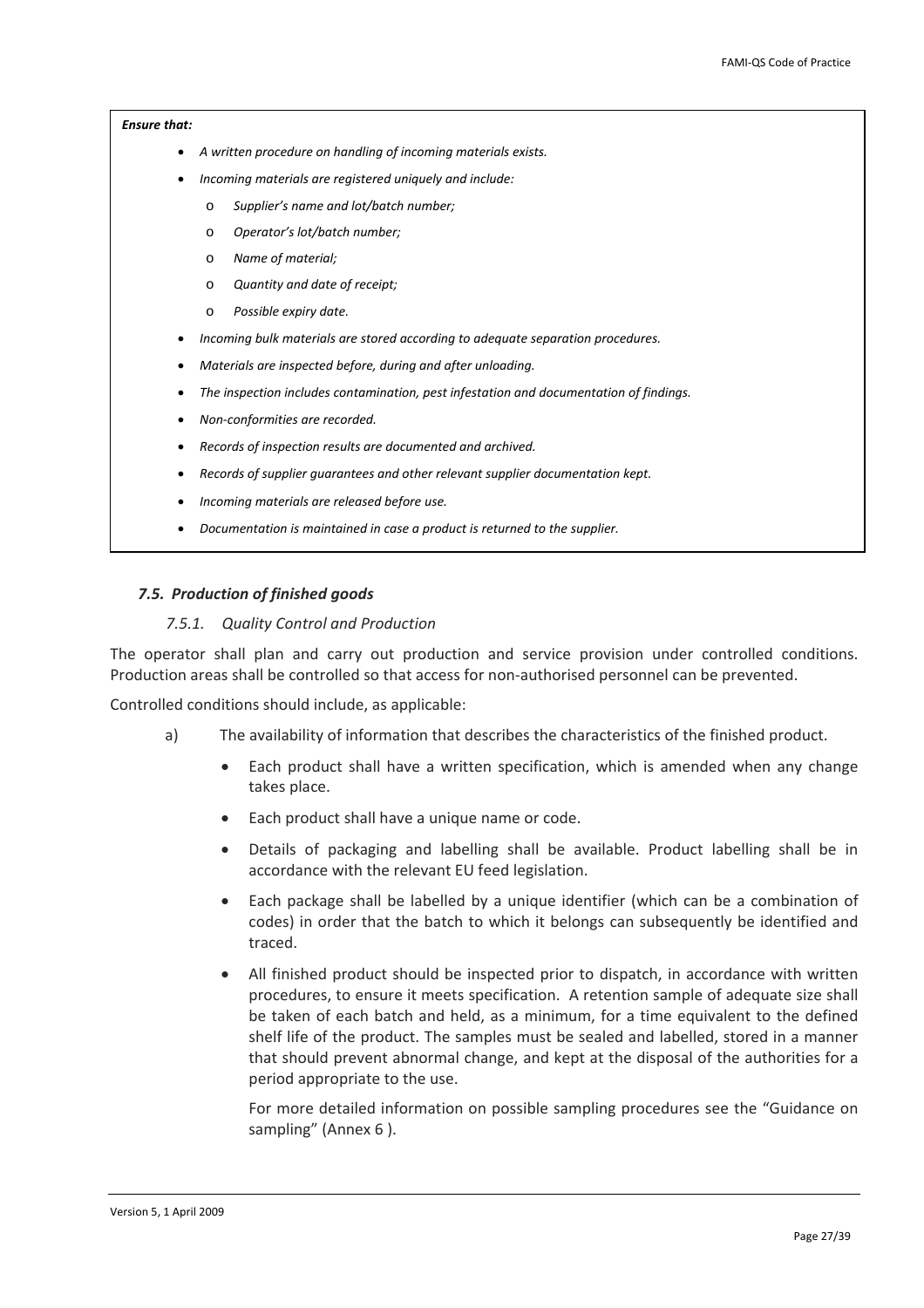- If products are rejected and thus not put into circulation for any reason related to product quality and safety, their disposal, destination, or return to supplier shall be recorded.
- b) The availability of work instructions:
	- The different stages of production shall be carried out according to written procedures aimed at defining, controlling and monitoring the critical points in the manufacturing process.
	- These shall include procedures to address the risk of carryover.
- c) Rules governing packaging:
	- Where products are packaged, care shall be taken to avoid contamination and crosscontamination during the packaging process, and to ensure that packaged products are correctly identified and labelled in compliance with the provisions of relevant feed Regulations.
	- Packaging shall be appropriate to product type, with the objective of maintaining the contents for its intended shelf life. Packaging shall be considered under HACCP analysis.
	- Pallets shall be serviceable, clean and dry. All pallets which are returned after a particular use shall be inspected and if necessary cleaned before re‐use.
- d) Rules controlling storage:
	- Finished products shall be clearly identified and stored in clean dry conditions. Access to these materials should be restricted to authorised personnel only.
	- Incoming materials, active substances, carrier substances, products which meet the specifications – and those which do not – shall be stored in suitable designed places, adapted and maintained, in order to ensure appropriate storage conditions which manage the risks of contamination and possible infestation by harmful organisms. Packed materials shall be stored in appropriate packaging.
	- Materials should be stored in a manner which enables easy identification, avoids crosscontamination and prevents deterioration. A stock rotation system should be in place.
	- The storage environment should be set up in a manner which minimises the risk of damage to packaging and spillage of material.
- e) Rules concerning loading and delivery:
	- Products shall be delivered with, in mind, the protection of animal and human health as prime considerations.
	- Containers and equipment used for internal transport, storage, conveying handling and weighing shall be kept clean. Cleaning procedures should consider such containers and equipment.
	- A final inspection shall take place to ensure delivery of correct product.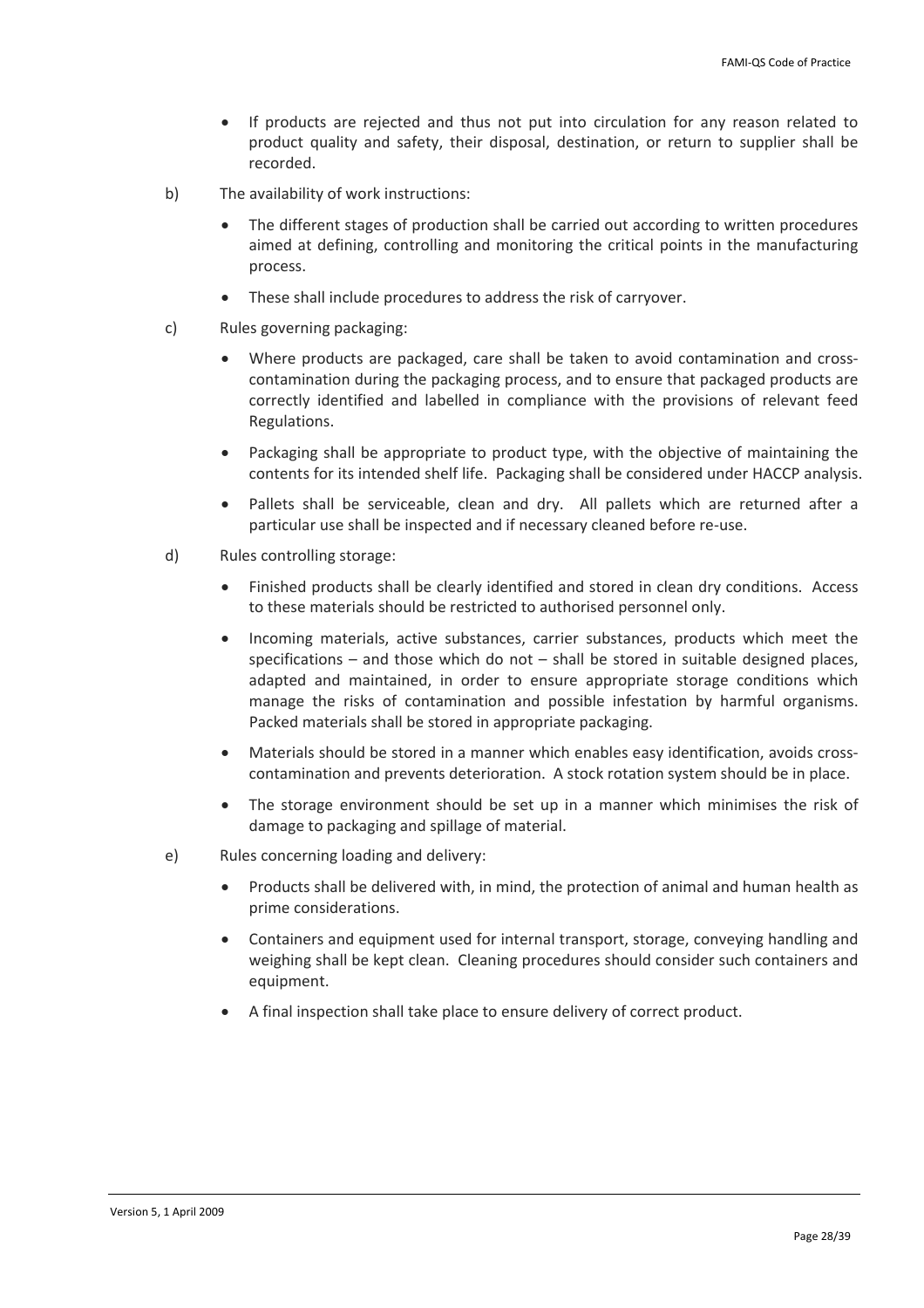- <span id="page-28-0"></span>• *Production areas are accessible to authorized personnel only;*
- *Production is run according to formal production planning;*
- *The production plan is distributed to relevant persons;*
- *Production records are kept prove compliance with master formula;*
- *Cross‐contamination is prevented or controlled;*
- *Each product has a specification, unique name and/or Code*
- *Each product has a predefined label;*
- *Finished products are clearly marked and identified;*
- *Each product has a predefined packaging instruction;*
- *The packaging process is controlled to avoid contamination and mix‐up;*
- *Deliveries are inspected prior to dispatch;*
- *This inspection is documented;*
- *Non‐conforming products are segregated and stored in a manner to prevent failures;*
- *Storage facilities are adequate to the purpose;*
- *Storage facilities are operated in a manner to prevent failures during handling;*
- *Storage facilities are suitable to the purpose, e.g. cleanliness, ventilation, dry, and temperature controlled;*
- *A defined stock rotation system is in place, e.g. FIFO;*
- *Outdated stock is controlled and segregated;*
- *Loose bulk materials are controlled and segregated from other loose bulk material.*

## *7.5.2. Verification of processes for production*

The operator shall verify any processes for production where the resulting output cannot be controlled by subsequent monitoring or measurement. This includes any processes where deficiencies become apparent only after the product is in use or has been delivered.

Verification should demonstrate the ability of these processes to achieve expected results. Frequency of verifications shall be considered under the operator's HACCP system. Particular attention should be given to carry‐over and homogeneity.

The operator shall establish arrangements for these processes including:

- a) defined criteria for review and approval of the manufacturing processes;
- b) approval of equipment;
- c) qualification of personnel;
- d) use of specific methods and procedures; and
- e) requirements for records.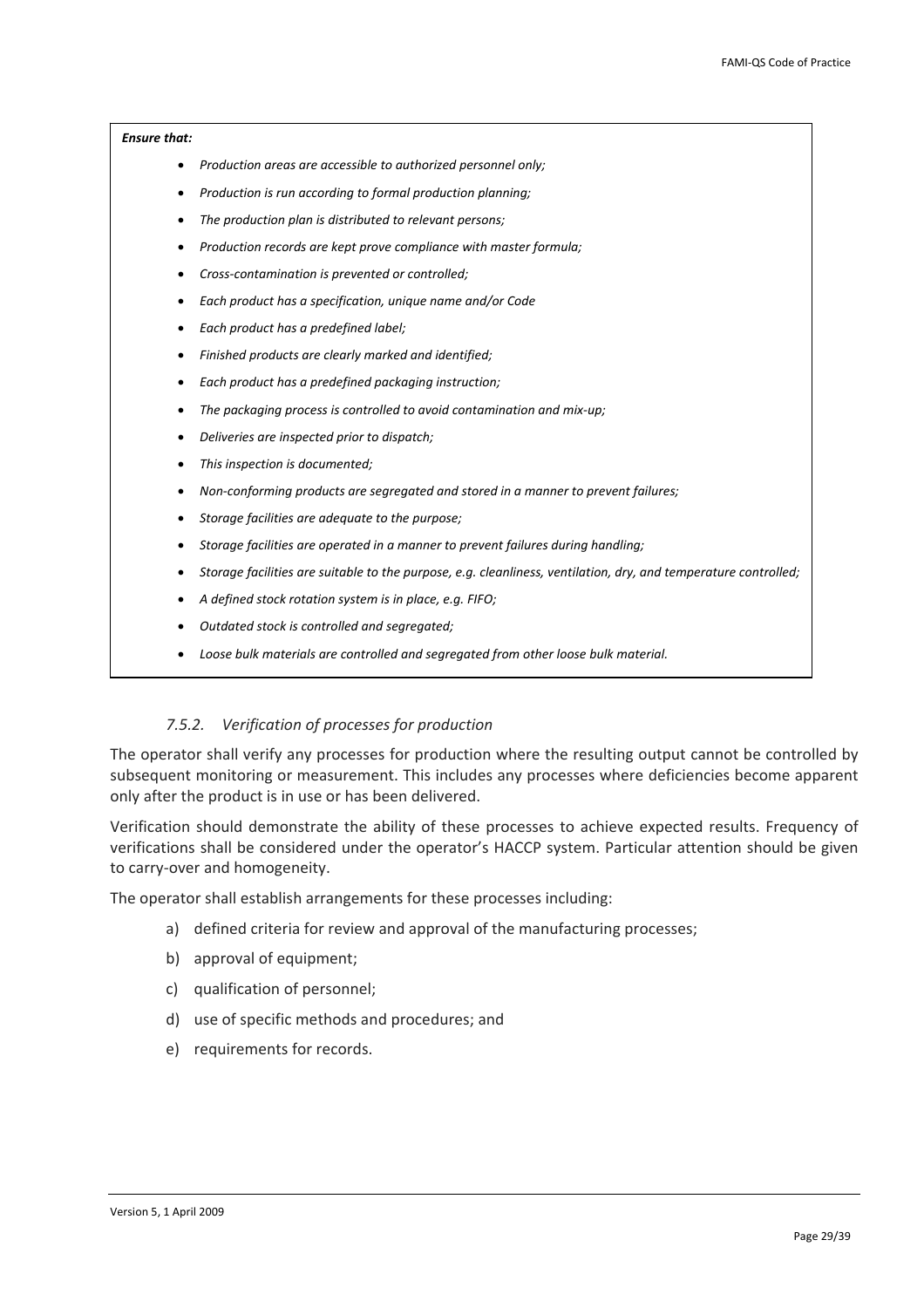- <span id="page-29-0"></span>• *A written verification procedure is in place;*
- *Verification data demonstrates all production processes achieve planned results;*
- *Verification data demonstrates carry over is controlled.*

## *7.5.3. Identification and traceability*

To ensure traceability, the operator shall:

- a) identify and record the product by suitable means throughout product realisation; and
- b) maintain a register, that contains:
	- the names and addresses of manufacturers of incoming materials, additives or of intermediaries. Incoming materials shall be verified according to section [7.4.2.](#page-25-1)
	- the nature and quantity of the additives and premixes produced, the respective dates of manufacture and, where appropriate, the number of the batch or of the specific portion of production in the case of continuous manufacturing, and the name and addresses of the intermediaries or manufacturers or users to whom the additives or premixes have been delivered.

### *Ensure that:*

- A traceability system is in place, including tracing back from the final product through quality control data and *batch records to the raw materials used and the suppliers;*
- *Deliveries can be traced to customers, including customer name, date, batch and amount.*

## *7.5.4. Preservation of product*

The operator shall establish the shelf life of a product and preserve the conformity of the product during processing and delivery to the intended destination.

Preservation measures shall include product identification, handling, packaging, storage and protection. Preservation shall also apply to the constituent parts of a product.

### *Ensure that:*

- *A stability program is defined and on‐going;*
- *Product environment is controlled during storage to preserve conformance with quality and safety requirements.*

## *7.6. Transport*

### *7.6.1. General requirements*

Transportation of raw material and finished products are critical points in the process. Impurities that are hazardous to humans or animals may get in contact with the final product. Measures must be taken to ensure that the transportation of raw material and finished products is adequate in order to minimize the risk of contamination.

Two categories of finished products have to be considered: transportation of packed goods and transportation of bulk materials, either liquid or solid.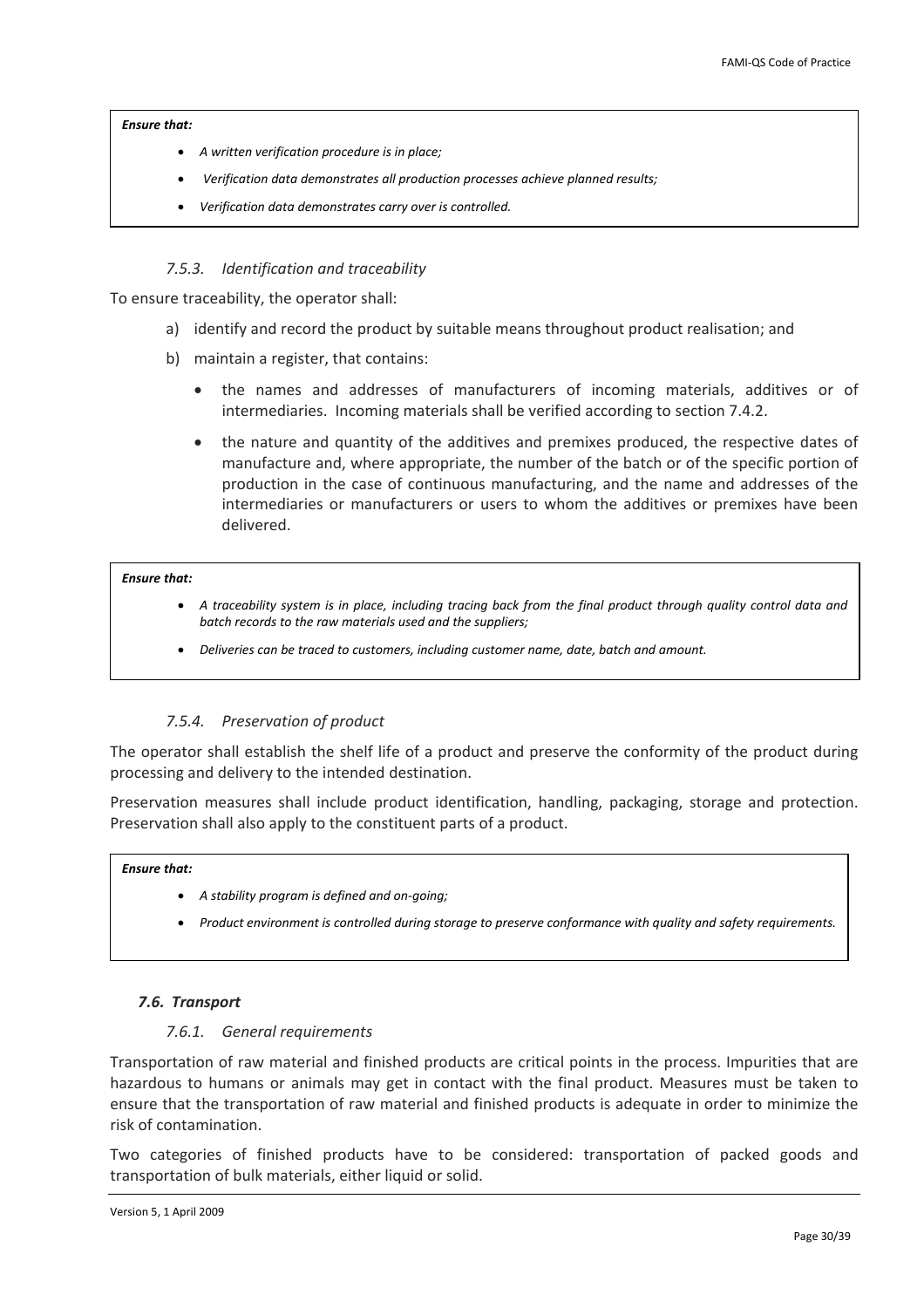<span id="page-30-0"></span>Where distribution or transport is performed by a subcontractor, the transporter shall be selected on the basis that it can satisfy product safety and reliability criteria.

The operators' HACCP programme shall take transport into consideration when formulating the requirements on suppliers and transporters.

The operator must communicate its requirements on transportation to the transporter; these requirements shall be documented and verified regularly.

The operator's evaluation of the performance of the transporter shall confirm the effectiveness of the transporter's actions to meet the requirements.

When transport of finished products is arranged with delivery terms and where the buyer takes responsibility for the transport, it is the operator's responsibility to communicate, to the buyer, that the requirements in this standard will be applied on the transport prior to and on loading and transportation/delivery.

## *Ensure that:*

- *Agreements with subcontracted transporters are documented;*
- Selection of transporters takes into consideration their ability to fulfill the operators requirements as certified by *this Code;*
- *Transporters are controlled, evaluated and meet expected quality and safety requirements;*
- *Requirements in this Code are applied by the operator also to transports arranged by the buyer.*

## *7.6.2. Transport of packaged goods*

Feed additives or premixtures should not be transported, even if sealed, with goods that compromise the safety of the raw material or the finished product.

The package for the raw material or the finished product should provide adequate protection against deterioration or contamination that may occur during transportation.

#### *Ensure that:*

- *Procedures are in place to ensure product integrity during transport*
- *Packaging provides adequate protection for the raw material or finshed goods*

### *7.6.3. Transport of bulk products*

A system shall be in place to safeguard against contaminants which may compromise the integrity of feed additives and premixtures according to applicable existing Regulations.

The operator shall ensure that the transporter of bulk products has sufficient knowledge about handling feed additives and premixtures. In the best case, this should be proven by a transporter's certification to a recognized standard.

Valid information about the product to be loaded must be given by the operator to the transporter. The transporter can then define the suitable container to provide the best protection.

If cleaning of a container is required, the cleaning method shall be chosen to best clean any possible contaminants from the previous loads.

The transporter shall provide cleaning certificate(s) with the following information:

a) information that enables container traceability;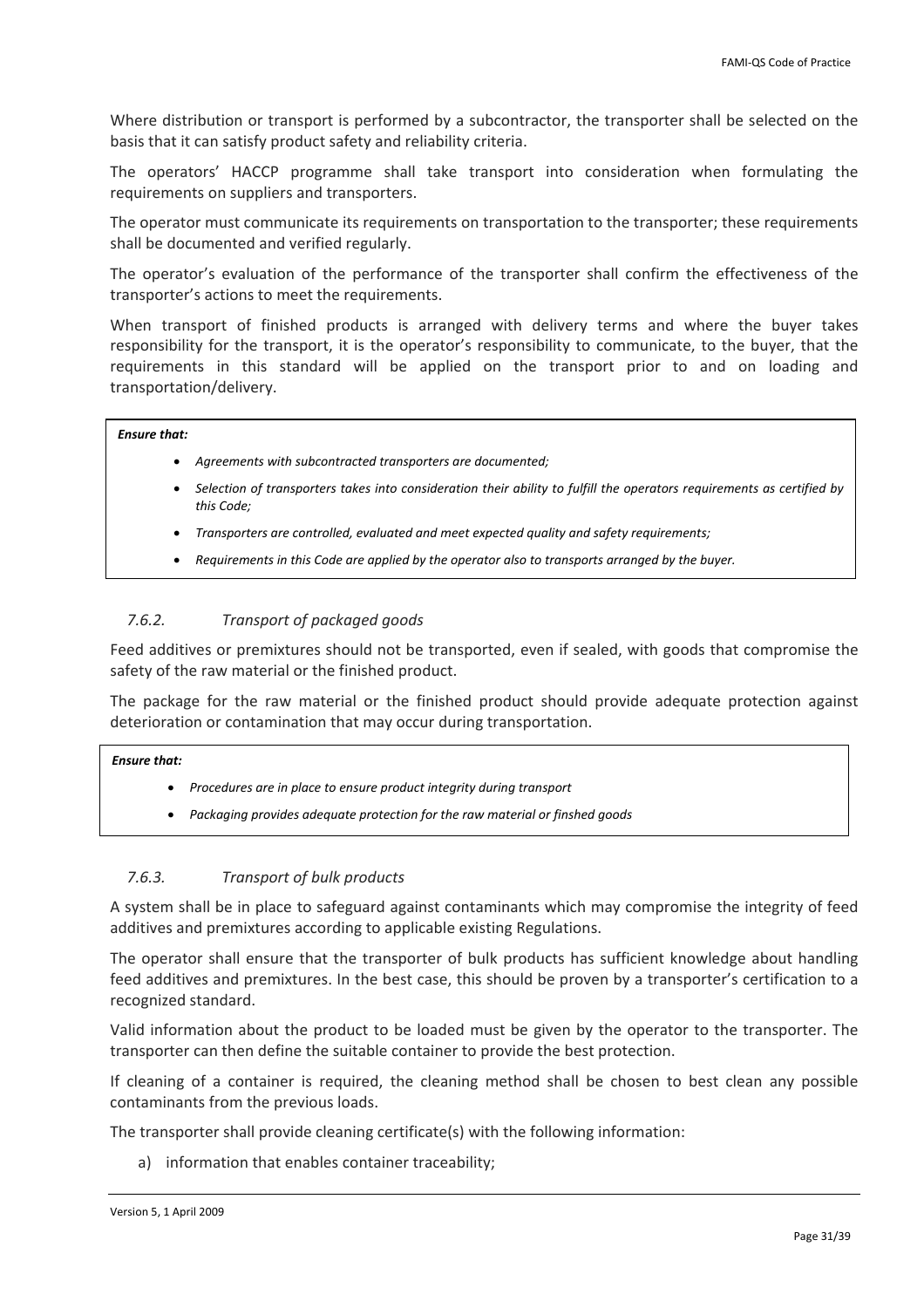- b) previous load(s);
- c) method of cleaning;
- d) cleaning company;
- e) if applicable, the cleaned discharge equipment.

After cleaning, the efficiency of the cleaning operation must be checked and recorded.

Exceptions from the requirement on cleanliness may be done if the previous load does not compromise the safety of the one to be loaded.

For more information about cleaning, see Annex 3 "Guidance on transport".

- *Procedures are in place to control all relevant risks found in the operators HACCP;*
- If cleaning is required, the cleaning certificates shall include all relevant information needed to evaluate if the *supplied container is suitable for loading;*
- *Procedures are in place to safeguard against unwanted or forbidden contaminants.*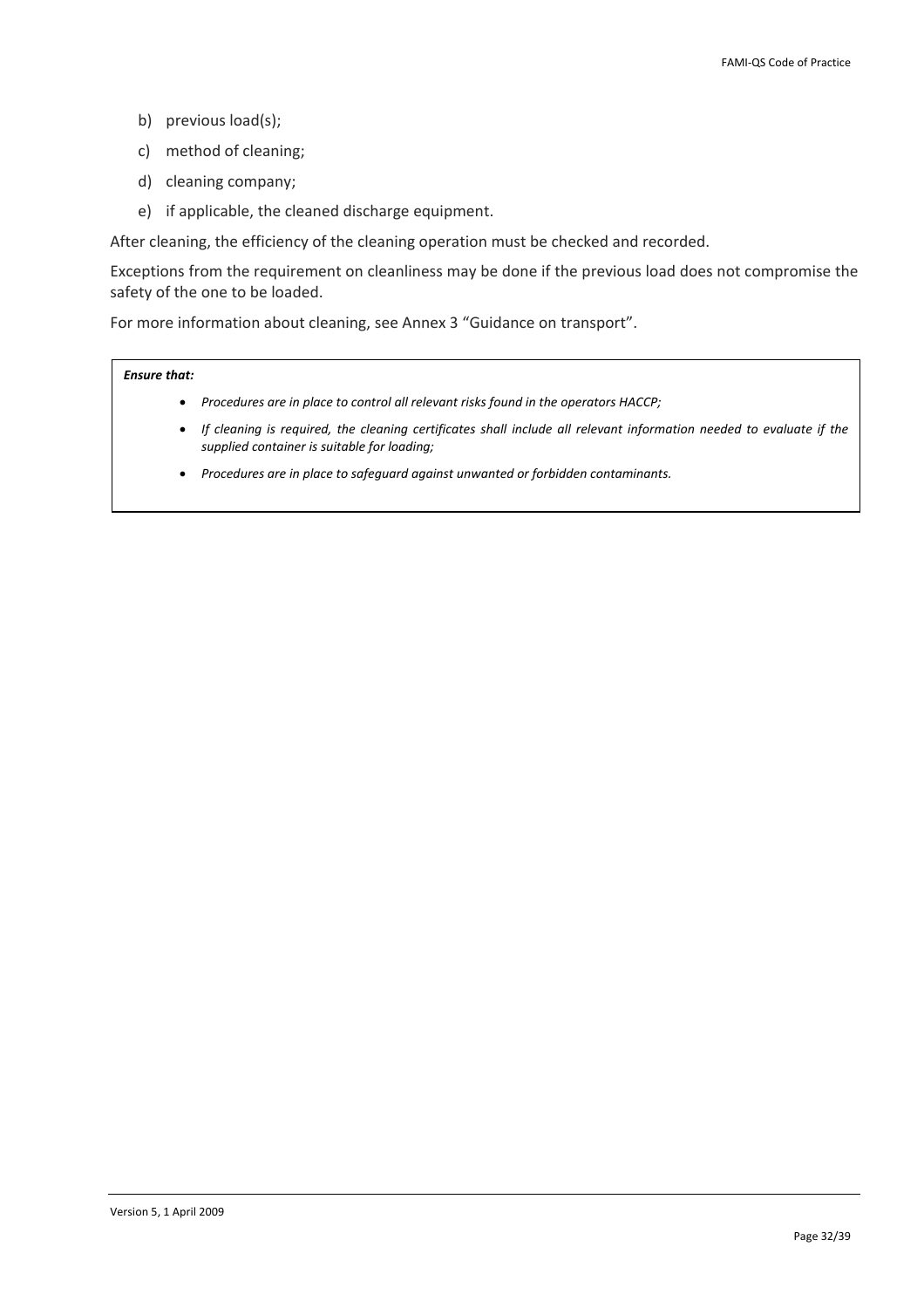## <span id="page-32-0"></span>**8 System Review**

## *8.1. General requirements*

The operator shall document measures taken to ensure that the MS is working efficiently. This may include planning, implementing and monitoring processes which demonstrate product conformity. Monitoring processes should include collection of measurements, analysis of data, conclusions and if relevant, issuing of procedures which improve the MS.

### *Ensure that:*

- *A formal review system exists;*
- *The system includes collection of data;*
- *The system includes analysis of the data;*
- *The system includes a conclusion;*
- *The system includes actions for improvement originating from the conclusion;*
- *Time scales for improvements are defined and maintained.*

## *8.2. Internal audits*

The operator shall ensure that internal audits are performed to verify that the management system is:

- a) effectively implemented and maintained;
- b) in compliance with regulatory and other defined requirements;
- c) the scope of the audits must be defined and their frequency scheduled in relation to the risk associated with the activity to be audited; and
- d) auditors shall be trained, competent and independent.

Internal audits may also be used to identify potential opportunities for improvements.

Corrective actions shall be scheduled and verified when completed.

The schedule for conducting internal audits shall be documented and include planning, reports and details of suggested improvements. The detailed audit program should, as a minimum, include:

- a) preparation and issue of audit plans;
- b) methods used to conduct the audits;
- c) reporting of findings;
- d) distribution of reports.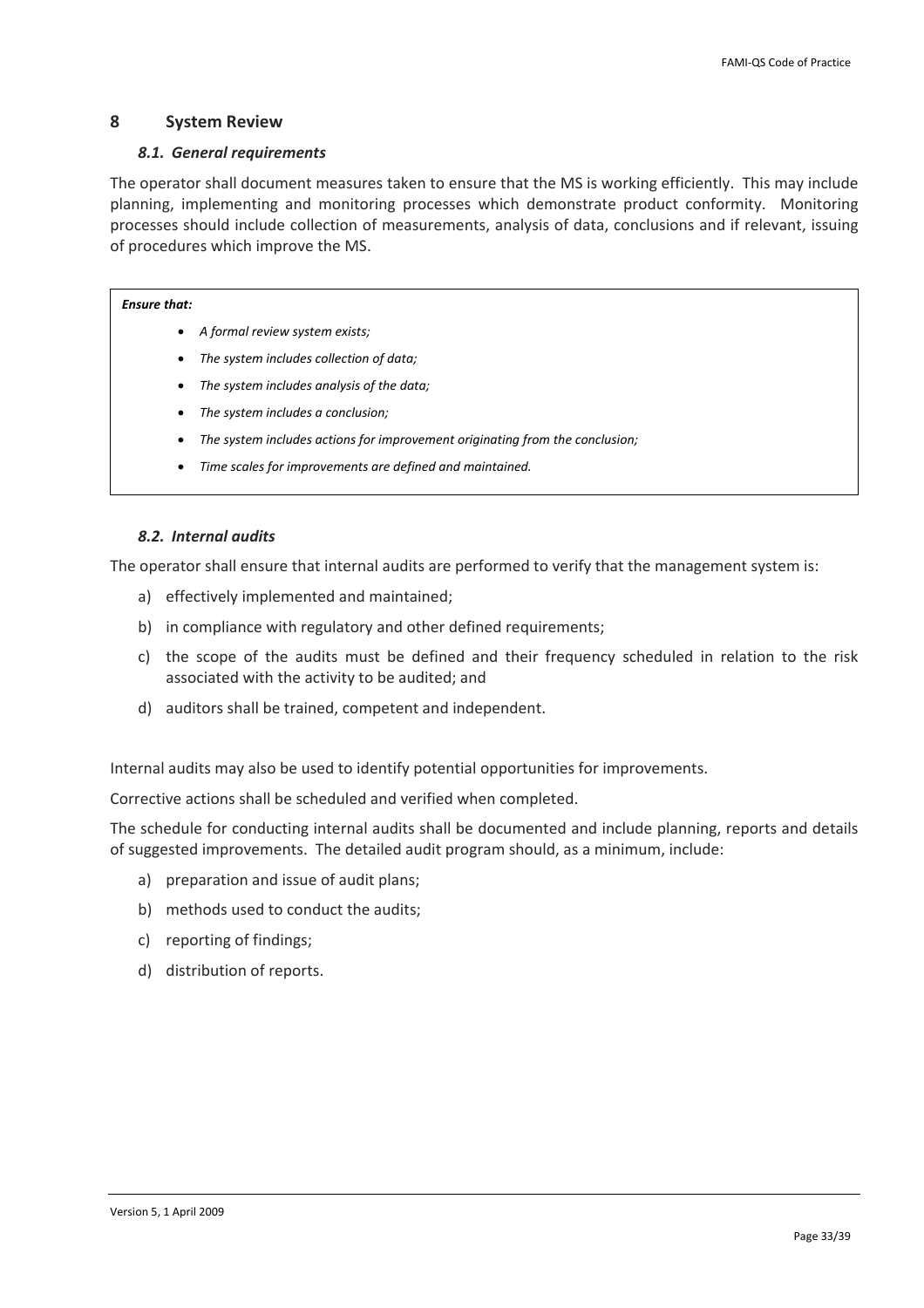- *A scheduled audit program is in place;*
- *Internal audits are carried out;*
- *The scope of audits is defined;*
- *Feed safety issues are included in the scope;*
- *The frequency of audits is defined;*
- *The auditors are suitably trained;*
- *Audits and non‐conformities are reported and documented;*
- *Reports are distributed to key staff;*
- *A formal follow‐up is reported;*
- *Corrected non‐conformities are verified.*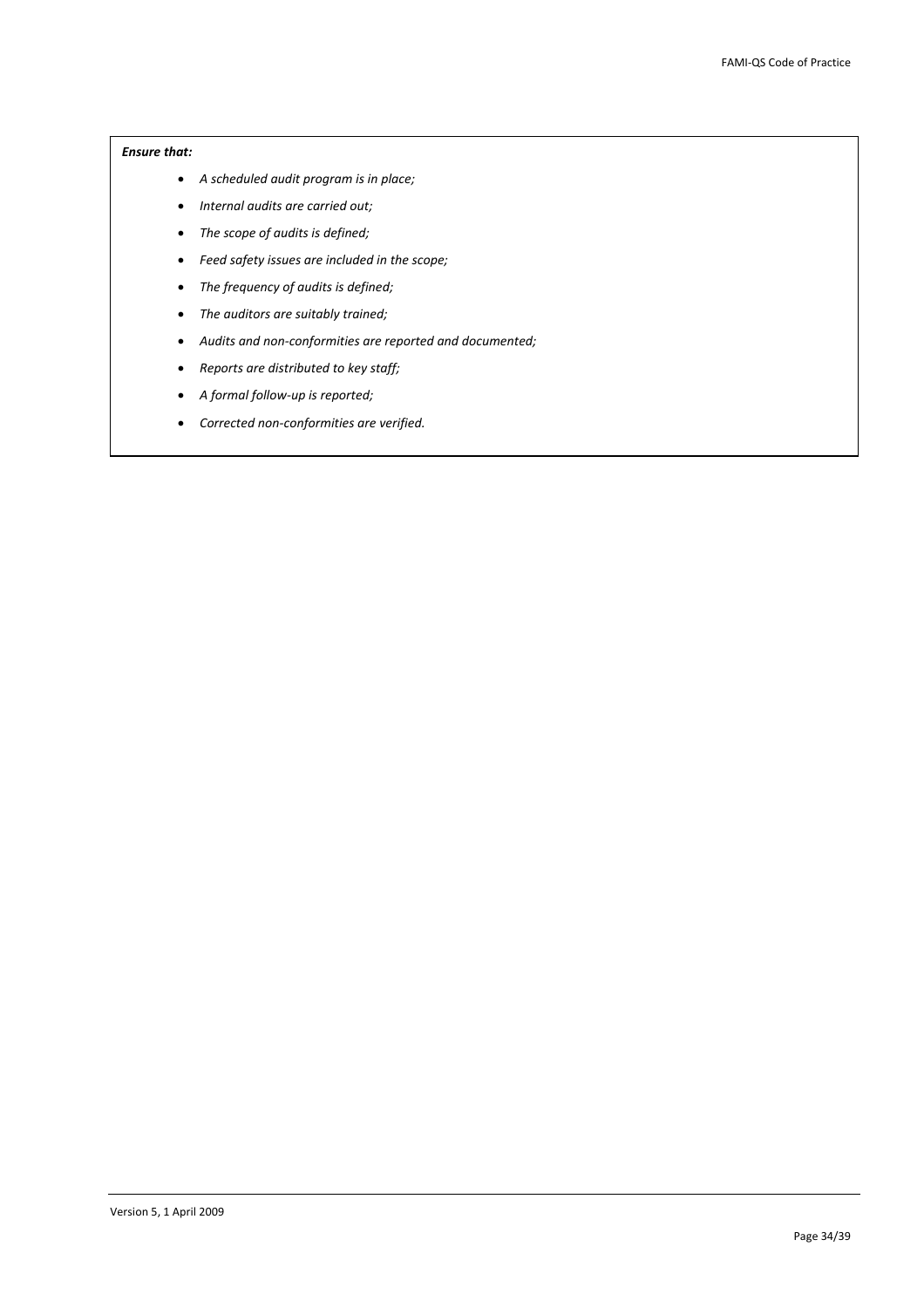## <span id="page-34-0"></span>**9 Control of non‐conforming products**

## *9.1. General requirements*

The operator shall establish a documented procedure for dealing with products which do not comply with intended requirements.

The procedure should include:

- a) identification of product and batch code;
- b) documentation of any non-conformance, corrective action(s) and verification steps;
- c) evaluation of the cause of the non‐conformance;
- d) segregation of affected batch or batches;
- e) provision for disposal of products where appropriate;
- f) recording of internal information of relevant parties.

Responsibility for review and disposal of the non‐conforming product shall be defined.

A non‐conforming product should be reviewed in accordance with documented procedures and actioned in one of the following ways:

- a) rework;
- b) reclassification or dispensation; or
- c) rejection and subsequent destruction or disposal.
- d) Records of all non‐conformances must be maintained in accordance with document control procedures and archived for an appropriate time.

The approval and use of reworks (*e.g.* from rejects, customer returns or spillage) shall be considered within the HACCP system. Potential reworks which are not approved become waste material and should be dealt with according to waste disposal procedures.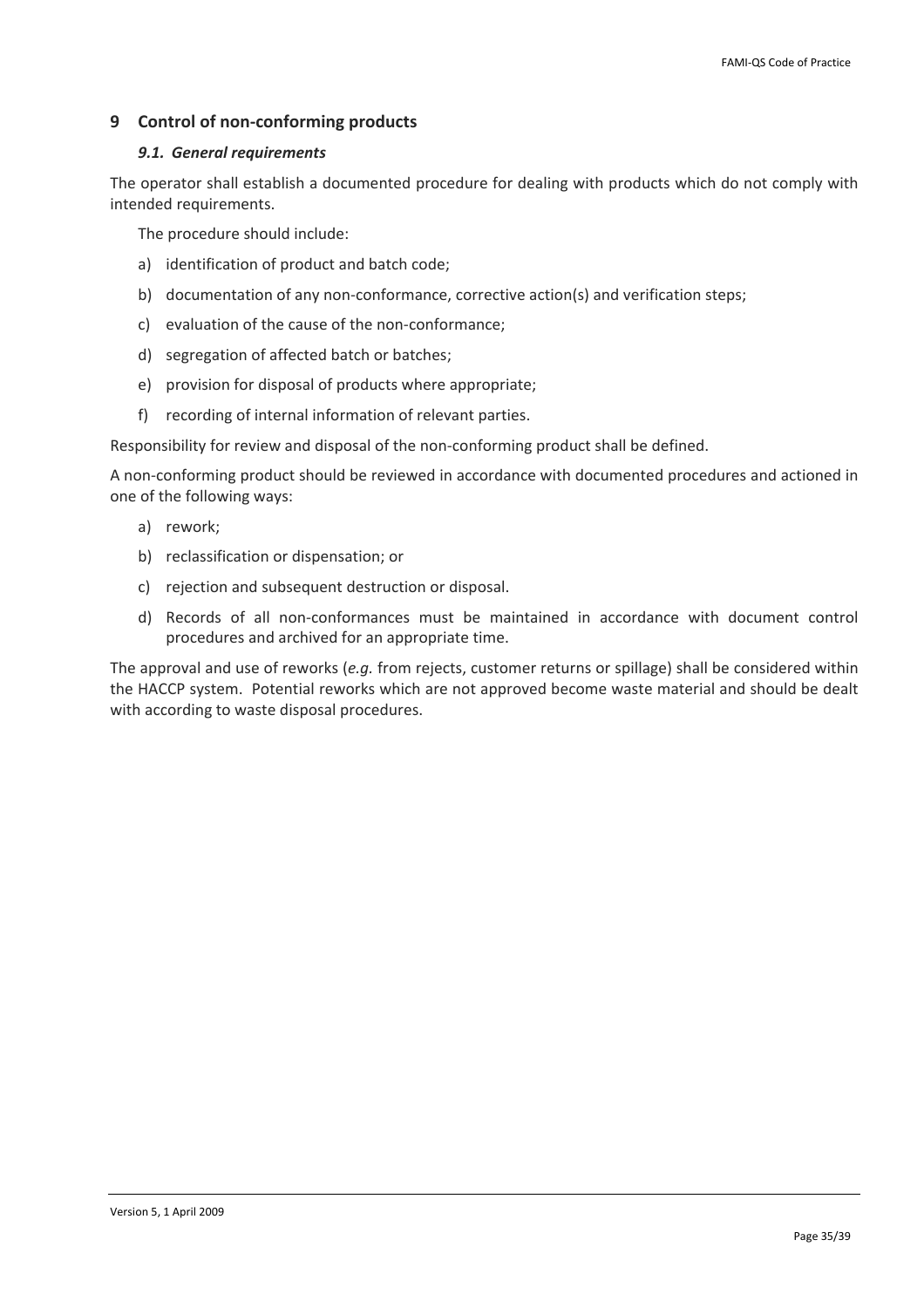- <span id="page-35-0"></span>• *A formal system on how to handle non‐conforming products exists.*
- *The procedure covers:*
	- o *Product identification;*
	- o *Documentation of non‐conformities;*
	- o *Evaluation of root causes;*
	- o *Documentation of corrective actions and verification steps;*
	- o *Segregation, handling and assessment of non‐conforming product, including:*
		- *Rejected materials*
		- *Accepted materials with restrictions*
		- *Justification of potential alternative use within feed safety requirements*
- *The staff is aware of these procedures.*
- *A clear marking or other means of controlling non‐conforming products exists.*
- *Records of non‐conformities are maintained.*

### *9.2. Complaint handling system*

A formalised documented procedure on complaint handling shall exist and should include requirements to:

- a) allocate responsibility for controlling complaints;
- b) record name of complaining customer;
- c) record product name and identification code;
- d) identify and record each complaint; and
- e) reply to the complaining customer.

Corrective actions should be carried out in a timely and effective manner, with consideration given to the frequency and seriousness of complaints.

Where possible, complaint information shall be used to avoid recurrence and implement ongoing improvements.

For more detailed information on how a complaint handling system can be implemented see the "Guidance on the implementation of a complaint handling system" (Annex 2).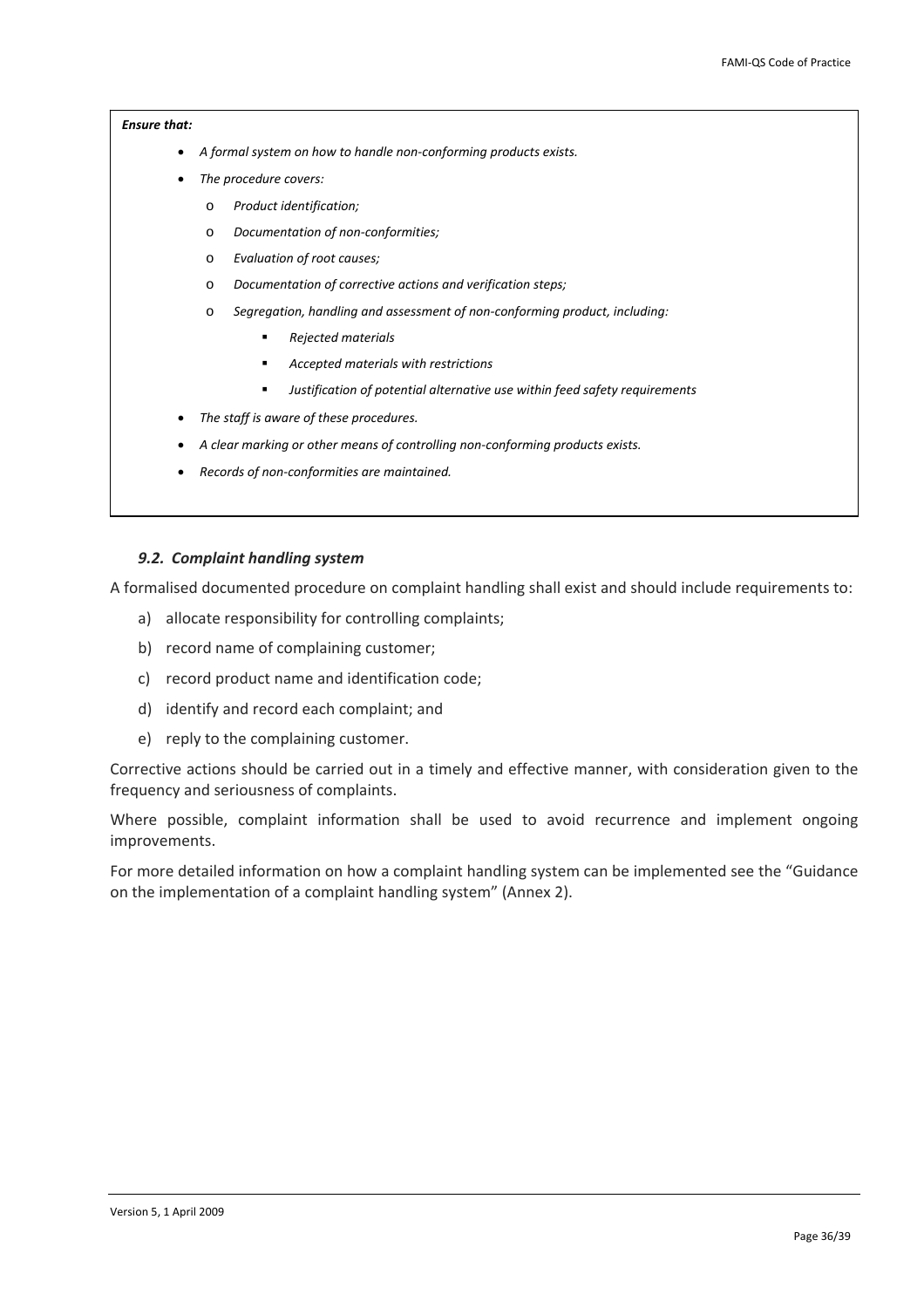- <span id="page-36-0"></span>• *A formal customer complaint handling system exists.*
- *Responsibility for controlling complaints is defined.*
- *The system includes sufficient customer and product information.*
- *The complaints are evaluated according to:*
	- o *Cause;*
	- o *Seriousness;*
	- o *Customer;*
	- o *Other relevant topics.*
- *The complaint topics are used to prevent reoccurrence.*
- *The related corrective actions are carried through.*
- *Feedback is given to the customer.*

### *9.3. Recall*

A formal recall procedure shall be documented so that customers can be informed immediately of any irregularities that may compromise feed safety. The recall procedure shall be regularly reviewed to ensure conformance with the quality manual and regulatory requirements and the operator's organization.

The recall procedure should include requirements to:

- a) define and allocate responsibility for the recall process;
- b) identify each batch of non-conforming product including consequences to other product batches or raw materials throughout the entire process.
- c) identify the destination of affected batches;
- d) notify customers of affected batches and coordinate product return;
- e) describe procedures for the handling and reassessment and/or disposal of recalled product(s) including segregation from other products and materials;
- f) maintain records of product recall(s) and components from production and/or distribution to the affected customers;

Simultaneously with the above listed action points, it is important to limit recurrence by:

- ensuring immediate corrective and preventive actions are undertaken;
- verifying that corrective and preventative actions are effective.

Feed additive and premixture businesses may also remove products from the market for reasons other than food safety; these cases should be handled in the same manner described here.

The recall procedure shall be tested at least annually to ensure functionality. Such tests shall be documented and evaluated for improvements.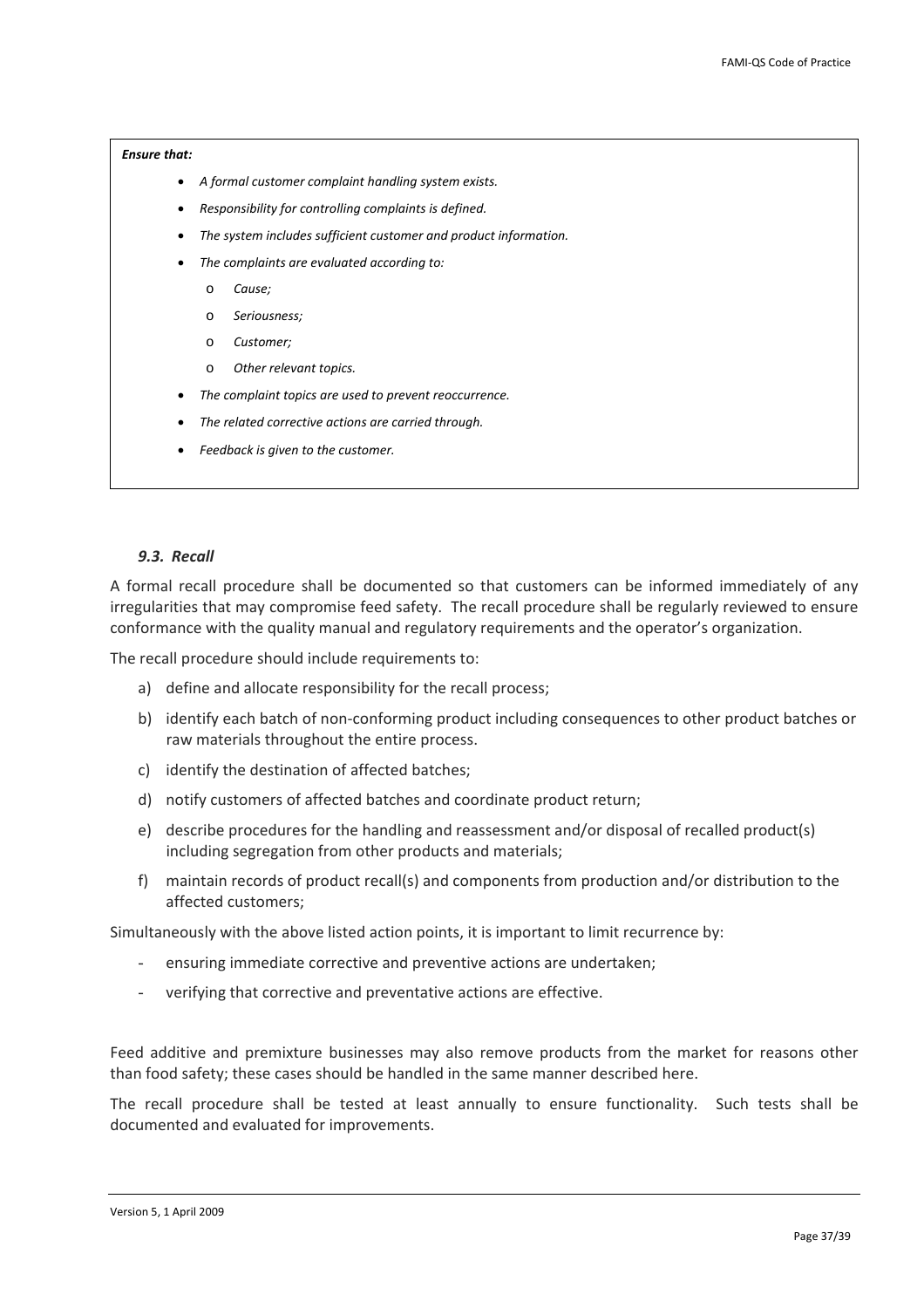- <span id="page-37-0"></span>• *A formal recall procedure exists;*
- *Responsibility is assigned to an appropriate person;*
- *The recall process is adequately described;*
- *The recall procedure includes handling, reassessment and/or disposal of recalled product;*
- *Effective corrective and preventive actions are implemented;*
- *Any recall is recorded;*
- *The recall procedure is tested regularly;*
- *The test recalls are documented;*
- *The outcomes of the test recalls are evaluated.*

## *9.4. Crisis Management*

If a feed business operator considers or has reason to believe that a feed which it has imported, produced, processed, manufactured or distributed does not satisfy the feed safety requirements it shall immediately initiate procedures to recall the feed in question from the market and inform the competent authorities thereof.

- o The crisis management procedure shall be documented
- o Responsibility shall be defined for notifying customers and regulatory authorities
- o Responsibility within the operation for product recall(s) shall be defined

It is important to emphasize that a crisis may result in a Rapid Alert situation or originate from such.

See Annex 9 (Guidance on product recall and crisis management) for a more detailed description of the process.

- *A crisis management procedure exists;*
- *Responsibility for notifying customers and regulatory authorities is defined;*
- *Responsibility for conduction a product recall is defined.*